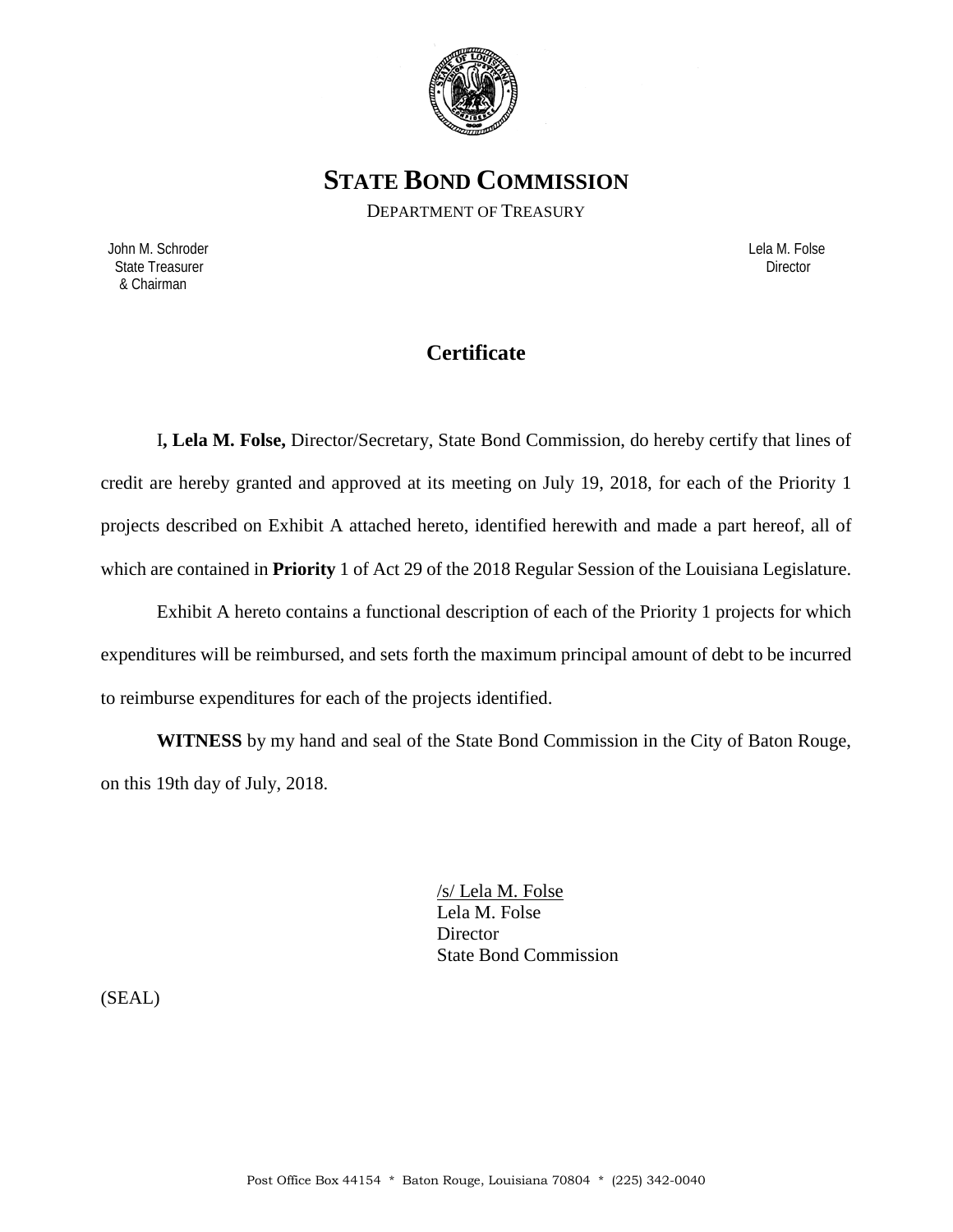### **LOUISIANA STATE BOND COMMISSION LINE OF CREDIT/REIMBURSEMENT BOND RESOLUTION PRIORITY 1 July 19, 2018**

The following resolution was offered by Dardenne and seconded by Alario:

BE IT RESOLVED by the State Bond Commission as follows:

Section 1. Lines of credit are hereby granted and approved for each of the Priority 1 projects described on Exhibit A attached hereto, identified herewith and made a part hereof, all of which are originally contained in Priority 1 of Act 29 of the 2018 Regular Session of the Louisiana Legislature.

Section 2. The State Bond Commission hereby declares that it reasonably expects to reimburse expenditures made pursuant to the Priority 1 lines of credit described on Exhibit A hereto from proceeds of debt to be incurred by the State of Louisiana through the State Bond Commission, and further declares that this resolution is a "declaration of official intent" under Section 1.150-2 of the U.S. Treasury Regulations.

Section 3. Exhibit A hereto contains a functional description of each of the Priority 1 projects for which expenditures will be reimbursed under the lines of credit and sets forth the maximum principal amount of debt to be incurred to reimburse expenditures for each of the project identified.

Section 4. The Priority 1 projects described on Exhibit A hereto will be paid from the comprehensive Capital Outlay Escrow Fund, the fund from which capital outlay expenditures are made.

Section 5. This resolution, including Exhibit A, shall be placed on file in the office of the State Bond Commission and shall be available for public inspection immediately upon adoption in accordance with state law.

Section 6. This resolution shall take effect immediately.

The resolution having been submitted to a vote, the vote thereon was as follows:

YEAS: Block, Hartley, Alario, LaFleur, Morrell, Luneau, Bacala, Abramson, Dardenne

NAYS: Ardoin, Jay Morris, DeVillier, Schroder

ABSENT:

NOT VOTING: John Morris

Whereupon the Resolution was declared adopted by the State Bond Commission on the 19<sup>TH</sup> day of July, 2018.

> /s/ Lela M. Folse State Bond Commission Secretary/Director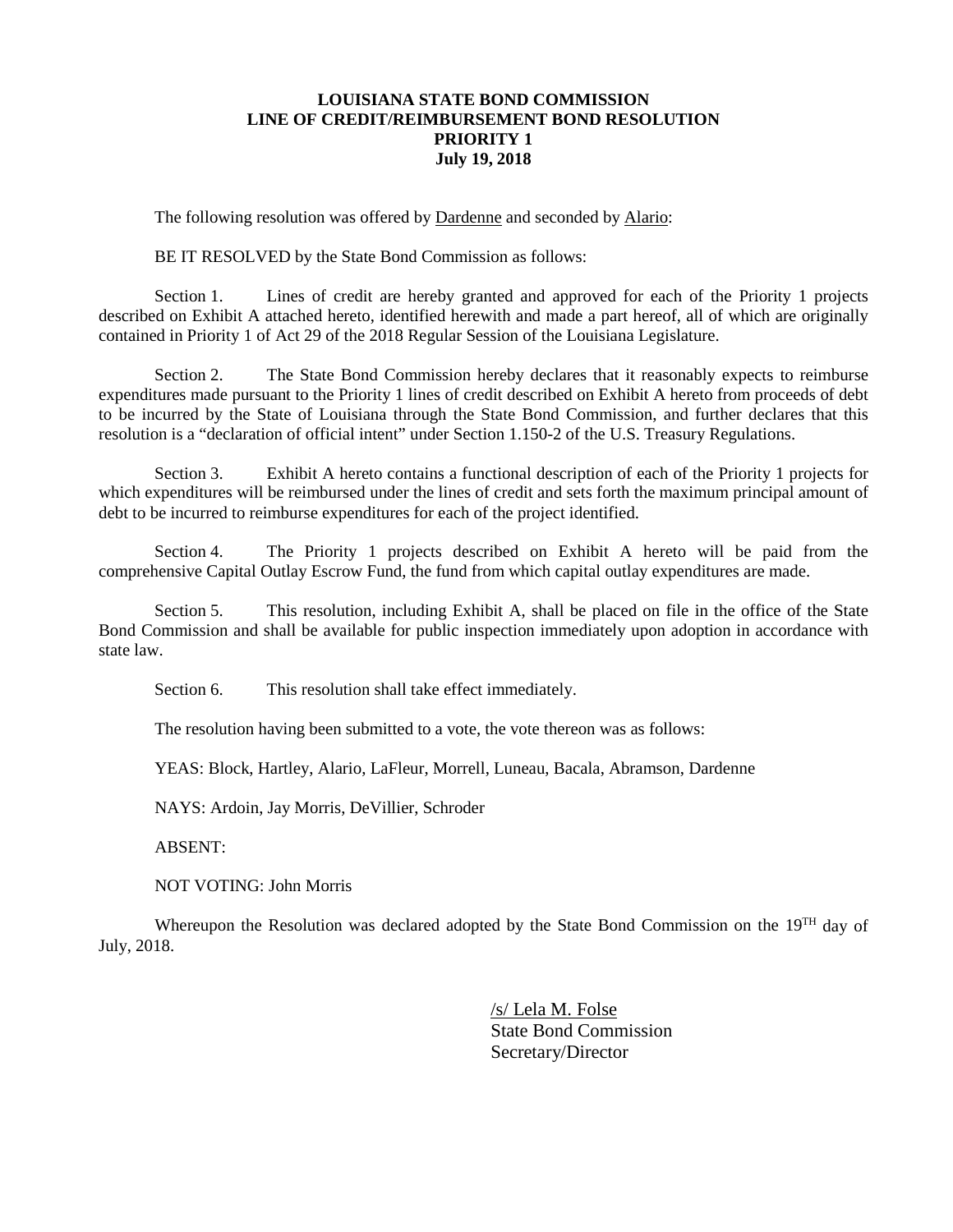July 2018 Meeting of the State Bond Commission

| <b>FY19</b><br><b>BDS</b> | <b>Schedule</b> | <b>Agency Name</b>         | <b>Project Title</b>                                                                                                                        | Parish(es) | <b>Priority 1</b><br>in Act 29               | Recommended<br><b>P1 CLOC</b> |
|---------------------------|-----------------|----------------------------|---------------------------------------------------------------------------------------------------------------------------------------------|------------|----------------------------------------------|-------------------------------|
| 1194                      | 01-107          | Division of Administration | State Office Buildings Major Repairs, Equipment<br>Replacement, and Renovations, Planning and Construction                                  | Statewide  | 1,402,300                                    | 1,402,300                     |
| 1209                      | 01-107          | Division of Administration | Repair, Restoration and Replacement for Hurricanes<br>Katrina, Rita, Gustav and Ike, Planning, Construction,<br>Renovation, and Acquisition | Statewide  | 100,024,800                                  | 100,024,800                   |
| 1210                      | 01-107          | Division of Administration | Outpatient Clinics in Rapides Parish, Planning and<br>Construction                                                                          | Rapides    | 6,923,700                                    | 6,923,700                     |
| 1211                      | 01-107          | Division of Administration | Statewide Roofing, Waterproofing, and Related Repairs and Statewide<br><b>Equipment Replacement Program</b>                                 |            | 1,600,400                                    | 1,600,400                     |
| 1212                      | 01-107          | Division of Administration | Mold Remediation and Indoor Air Quality, Planning and<br>Construction                                                                       | Statewide  | 197,500                                      | 197,500                       |
| 1214                      | 01-107          | Division of Administration | Americans With Disabilities Act Implementation for State<br>Facilities, Planning and Construction                                           | Statewide  | 1,818,600                                    | 1,818,600                     |
| 1372                      | 01-107          | Division of Administration | Local Government Assistance Program                                                                                                         | Statewide  | 6,469,800                                    | 6,469,800                     |
| 1375                      | 01-107          | Division of Administration | Community Water Enrichment Program                                                                                                          | Statewide  | 12,326,300                                   | 12,326,300                    |
|                           |                 |                            |                                                                                                                                             |            | Patrick and the first and a statement of the | 1227.72                       |

**130,763,400 Division of Administration** 

| 154 | 01-109 | Coastal Protection and       | Morganza to Gulf of Mexico Flood Control Feasibility Study, Ascension, Assumption,       |                          | 16,300,000 | 16,300,000 |
|-----|--------|------------------------------|------------------------------------------------------------------------------------------|--------------------------|------------|------------|
|     |        | <b>Restoration Authority</b> | Planning, Design, Right of Way and Construction of Levees, Iberia, Iberville, Lafourche, |                          |            |            |
|     |        |                              | Floodgates and Other Flood Control Systems (\$100,000,000 Pointe Coupee, St. Martin, St. |                          |            |            |
|     |        |                              | Local Match)                                                                             | Mary, Terrebonne, West   |            |            |
|     |        |                              |                                                                                          | <b>Baton Rouge</b>       |            |            |
|     |        |                              |                                                                                          |                          |            |            |
| 155 | 01-109 | Coastal Protection and       | Westbank Hurricane Protection Project, Planning,                                         | Jefferson, Orleans,      | 535,300    | 535,300    |
|     |        | <b>Restoration Authority</b> | Construction, Right of Way and Utilities (\$199,000,000                                  | Plaquemines, St. Charles |            |            |
|     |        |                              | Federal Match and \$52,800,000 Local Match)                                              |                          |            |            |
|     |        |                              |                                                                                          |                          |            |            |
| 156 | 01-109 | Coastal Protection and       | Lafitte Area Tidal Protection, Planning and Construction                                 | Jefferson                | 2,373,500  | 2,373,500  |
|     |        | <b>Restoration Authority</b> |                                                                                          |                          |            |            |
|     |        |                              |                                                                                          |                          |            |            |

**19,208,800 Coastal Protection and Restoration Authority** 

| 698<br>01-112<br>Department of Military<br><b>Affairs</b><br>953<br>01-112<br>Department of Military<br>Affairs | Camp Minden, Infrastructure, Rehabilitation, Phase 2,<br>Planning and Construction | Webster     | 1,614,100 |           |
|-----------------------------------------------------------------------------------------------------------------|------------------------------------------------------------------------------------|-------------|-----------|-----------|
|                                                                                                                 |                                                                                    |             |           | 1,614,100 |
|                                                                                                                 | Readiness Center Replacement, Franklinton, LA, Planning<br>and Construction        | Washington  | 214.200   | 214.200   |
| 954<br>01-112<br>Department of Military<br>Affairs                                                              | State Emergency Warehouse at Camp Villere, Planning and<br>Construction            | St. Tammany | 3,290,000 | 3,290,000 |

**7,974,200 Department of Military Affairs**

| 1337 | 01-124 Louisiana Stadium and<br><b>Exposition District</b> | Improvements to TPC Louisiana, Planning and Construction IJ efferson              |           | 3.471.200 | 3,471,200 |
|------|------------------------------------------------------------|-----------------------------------------------------------------------------------|-----------|-----------|-----------|
| 1349 | 01-124 Louisiana Stadium and<br><b>Exposition District</b> | Bayou Segnette Recreation Complex, Land Acquisition,<br>Planning and Construction | Jefferson | 4.241.700 | 4.241.700 |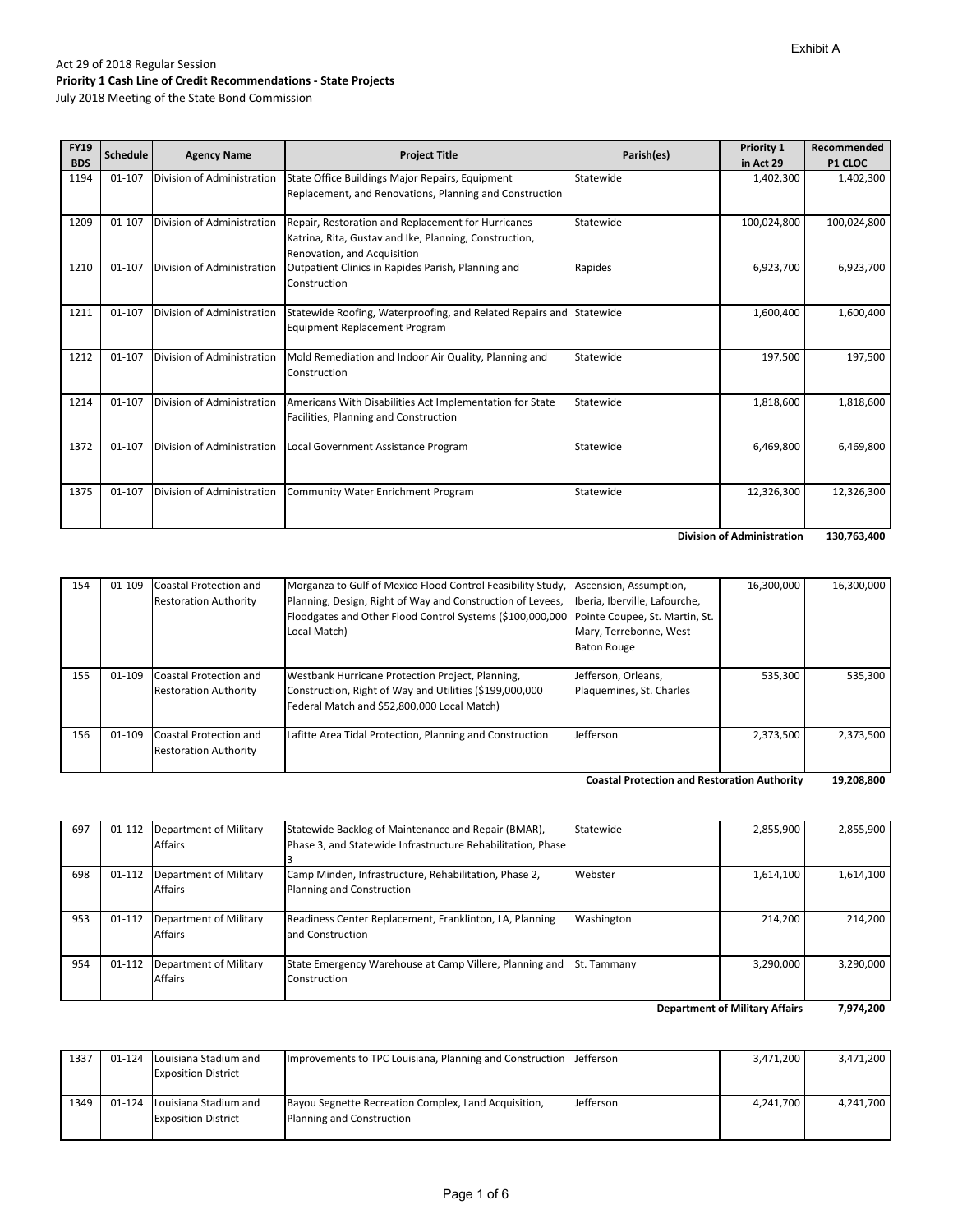July 2018 Meeting of the State Bond Commission

| <b>FY19</b><br><b>BDS</b> | Schedule | <b>Agency Name</b>                                  | <b>Project Title</b>                                                                                 | Parish(es) | Priority 1<br>in Act 29 | Recommended<br><b>P1 CLOC</b> |
|---------------------------|----------|-----------------------------------------------------|------------------------------------------------------------------------------------------------------|------------|-------------------------|-------------------------------|
| 1411                      | 01-124   | Louisiana Stadium and<br><b>Exposition District</b> | Bayou Segnette Sports Complex Improvements, Including<br>Hall B Expansion, Planning and Construction | Jefferson  | 2,681,100               | 2,681,100                     |
| 1412                      | 01-124   | Louisiana Stadium and<br><b>Exposition District</b> | Improvements to the Superdome                                                                        | Orleans    | 4,247,600               | 4,247,600                     |

**14,641,600 Louisiana Stadium and Exposition District**

| 941 | 05-252 | <b>Office of Business</b> | Economic Development Award Program for Infrastructure | Statewide | 8,038,600 | 8,038,600 |
|-----|--------|---------------------------|-------------------------------------------------------|-----------|-----------|-----------|
|     |        | Development               | Assistance                                            |           |           |           |
|     |        |                           |                                                       |           |           |           |

**8,038,600 Departmet of Economic Development**

| 949  | 06-263 | <b>Office of State Museum</b> | Old U.S. Mint Museum Exhibit                                                                                                            | Orleans               | 211,700   | 211,700   |
|------|--------|-------------------------------|-----------------------------------------------------------------------------------------------------------------------------------------|-----------------------|-----------|-----------|
| 1060 | 06-263 | Office of State Museum        | Presbytere Exterior Restoration and Repair, Planning and<br>Construction                                                                | Orleans               | 227,200   | 227,200   |
| 406  | 06-264 | <b>Office of State Parks</b>  | Preventive Maintenance/Major Repairs and Improvements                                                                                   | Statewide             | 3,963,400 | 3,963,400 |
| 407  | 06-264 | <b>Office of State Parks</b>  | Bayou Segnette State Park, Land Acquisition, Additional<br>Cabins, Planning and Construction                                            | Jefferson             | 1,321,400 | 1,321,400 |
| 408  | 06-264 | <b>Office of State Parks</b>  | Poverty Point Reservoir State Park Group Camp, Conference Richland<br>Center, Site Amenities, Acquisition, Planning and<br>Construction |                       | 3,930,800 | 3,930,800 |
| 409  | 06-264 | <b>Office of State Parks</b>  | Tunica Hills State Preservation Area, Acquisition, Planning<br>and Construction                                                         | <b>West Feliciana</b> | 161,200   | 161,200   |
| 501  | 06-267 | Office of Tourism             | I-10 Vinton Welcome Center                                                                                                              | Calcasieu             | 928,500   | 928,500   |
| 248  | 06-A20 | New Orleans City Park         | City Park Maintenance Complex Improvements, Planning<br>and Construction                                                                | Orleans               | 1,000,000 | 1,000,000 |
| 286  | 06-A20 | New Orleans City Park         | Splash Park, Planning and Construction                                                                                                  | Orleans               | 189,000   | 189,000   |
| 341  | 06-A20 | New Orleans City Park         | City Park Golf Complex Improvements, Planning and<br>Construction                                                                       | Orleans               | 401,900   | 401,900   |

**12,335,100 Department of Culture, Recreation and Tourism**

| 121 | 07-270 | DOTD - Administration | LA 38 and Avenue F Railroad Safety Improvements,<br>Planning and Construction                                      | Tangipahoa              | 500.000    | 500.000    |
|-----|--------|-----------------------|--------------------------------------------------------------------------------------------------------------------|-------------------------|------------|------------|
| 122 | 07-270 | DOTD - Administration | Improvements on LA 3038, Including Patching, Repairing<br>and Overlaying of the Highway, Planning and Construction | Ascension               | 791,300    | 791,300    |
| 366 | 07-270 | DOTD - Administration | LA 42 (US 61 to LA 44) Widening                                                                                    | Ascension               | 19,757,200 | 19,757,200 |
| 375 | 07-270 | DOTD - Administration | Harding Boulevard Improvements and Southern University<br><b>Information Center</b>                                | <b>East Baton Rouge</b> | 825,000    | 825,000    |
| 376 | 07-270 | DOTD - Administration | Essen Lane Widening, I-10 to Perkins Road, Planning,<br>Utilities, Right of Way and Construction                   | <b>East Baton Rouge</b> | 1,595,600  | 1,595,600  |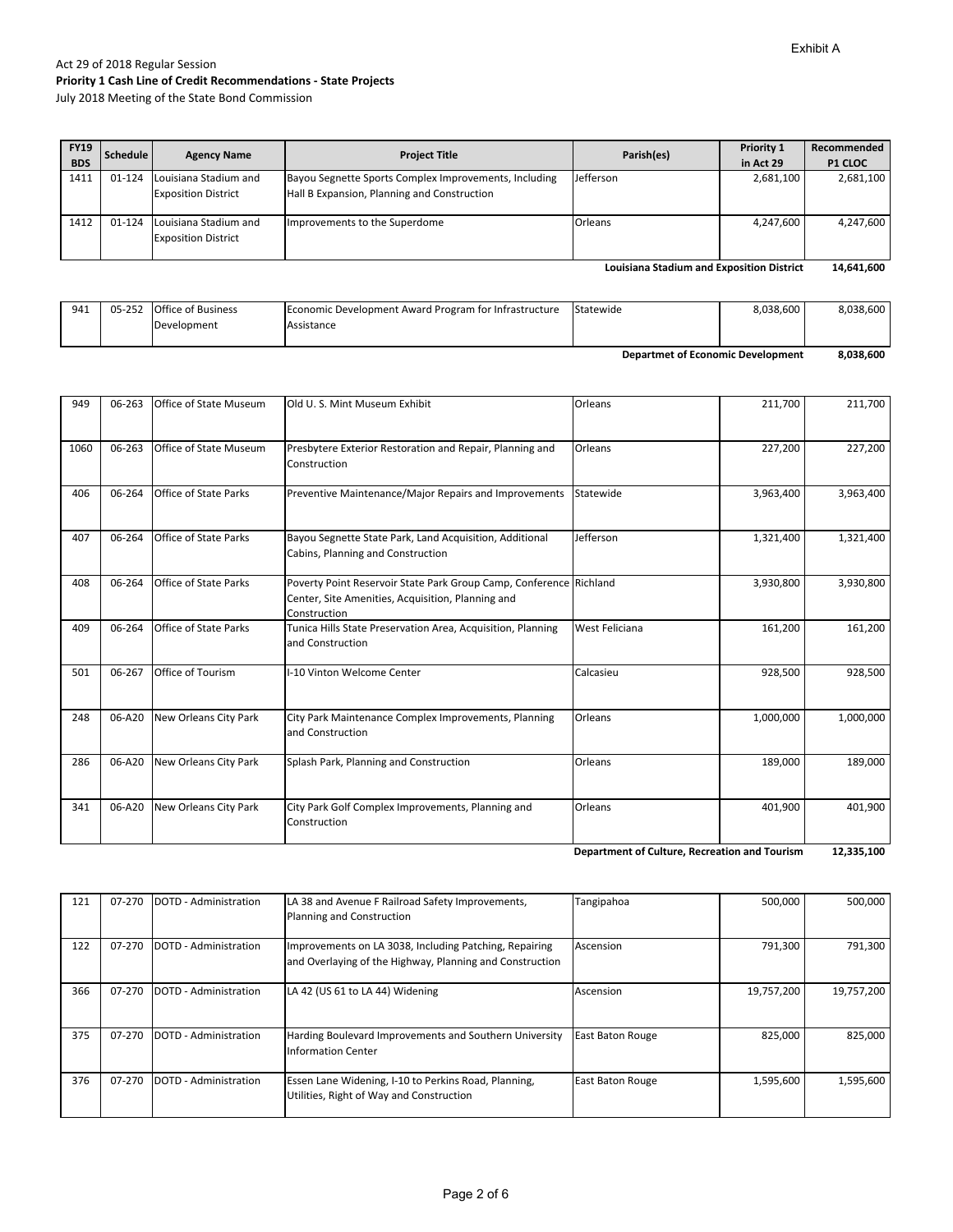#### Act 29 of 2018 Regular Session **Priority 1 Cash Line of Credit Recommendations ‐ State Projects** July 2018 Meeting of the State Bond Commission

| <b>FY19</b><br><b>BDS</b> | <b>Schedule</b> | <b>Agency Name</b>                   | <b>Project Title</b>                                                                                                                                                                | Parish(es)                                                               | Priority 1<br>in Act 29 | Recommended<br>P1 CLOC |
|---------------------------|-----------------|--------------------------------------|-------------------------------------------------------------------------------------------------------------------------------------------------------------------------------------|--------------------------------------------------------------------------|-------------------------|------------------------|
| 380                       | 07-270          | DOTD - Administration                | Jimmie Davis Bridge Rehabilitation and Lighting, or Design,<br>Engineering, Planning and Construction                                                                               | <b>Bossier</b>                                                           | 9,203,200               | 9,203,200              |
| 381                       | 07-270          | DOTD - Administration                | Loyola/I-10 Interchange Improvements, Feasibility Study,<br>Interchange Modification Report, Environmental<br>Assessment, Engineering, Right of Ways, Utilities and<br>Construction | Jefferson, Orleans                                                       | 5,314,900               | 5,314,900              |
| 382                       | 07-270          | DOTD - Administration                | LA 3034 Improvements                                                                                                                                                                | East Baton Rouge                                                         | 1,884,000               | 1,884,000              |
| 383                       | 07-270          | DOTD - Administration                | LA 1 Improvements, Phase 2, Planning, Engineering, Right of Lafourche<br>Way, Utilities and Construction                                                                            |                                                                          | 5,000,000               | 5,000,000              |
| 384                       | 07-270          | DOTD - Administration                | Juban Road (LA 1026) Widening (I-12 to US 190)                                                                                                                                      | Livingston                                                               | 7,184,000               | 7,184,000              |
| 385                       | 07-270          | DOTD - Administration                | Widening of Highway 447 and I-12 Overpass Improvements,<br>Environmental Phase Commencement, Planning and<br>Construction                                                           | Livingston                                                               | 150,800                 | 150,800                |
| 386                       | 07-270          | DOTD - Administration                | Pecue Lane/I-10 Interchange, Planning, Design, Rights of<br>Way, Utilities and Construction                                                                                         | East Baton Rouge                                                         | 3,547,600               | 3,547,600              |
| 387                       | 07-270          | DOTD - Administration                | Hooper Road Widening and Sewer Improvements<br>(Blackwater Bayou to Sullivan Road) Planning, Engineering,<br>Utilities and Construction                                             | East Baton Rouge                                                         | 2,690,000               | 2,690,000              |
| 388                       | 07-270          | DOTD - Administration                | LA 44 Widening, I-10 to LA 22, Planning, Utilities, Right of<br>Way and Construction                                                                                                | Ascension                                                                | 1,500,000               | 1,500,000              |
| 389                       | 07-270          | DOTD - Administration                | Evaluation of Regional Freeway System Expansion                                                                                                                                     | East Baton Rouge, West<br><b>Baton Rouge</b>                             | 299,700                 | 299,700                |
| 391                       | 07-270          | DOTD - Administration                | Peters Road Bridge and Extension, Planning and<br>Construction                                                                                                                      | Plaquemines                                                              | 4,000,000               | 4,000,000              |
| 392                       | 07-270          | DOTD - Administration                | City of Gonzales - GO Program LA Highway 30 Corridor,<br>Planning and Construction                                                                                                  | Ascension                                                                | 1,440,000               | 1,440,000              |
| 393                       | 07-270          | DOTD - Administration                | Hooper Road Extension and Widening, Environmental,<br>Planning, Engineering, Right of Way, Utilities and<br>Construction                                                            | East Baton Rouge, Livingston                                             | 1,353,000               | 1,353,000              |
| 444                       | 07-270          | DOTD - Administration                | Highway Program (Up to \$4,000,000 for Secretary's<br>Emergency Fund)                                                                                                               | Statewide                                                                | 74,661,900              | 74,661,900             |
| 183                       | 07-274          | DOTD - Public<br><i>improvements</i> | Houma Navigational Canal Deepening Project, Planning,<br>Design, Construction, Rights-of-Ways, Relocations and<br>Utilities (Federal Match \$191,000,000)                           | Terrebonne                                                               | 498,600                 | 498,600                |
| 185                       | 07-274          | DOTD - Public<br>Improvements        | Acadiana Gulf of Mexico Access Channel (AGMAC), Port of<br>Iberia, Planning, Design, Construction, Rights-of-Way,<br>Relocations and Utilities (Federal 4 Match \$100,000,000)      | Iberia, Vermilion                                                        | 1,500,000               | 1,500,000              |
| 255                       | 07-274          | DOTD - Public<br>Improvements        | Mississippi River Levee Raising, Arkansas to Old River,<br>Planning and Construction                                                                                                | Avoyelles, Concordia, East<br>Carroll, Madison, Pointe<br>Coupee, Tensas | 500,000                 | 500,000                |
| 277                       | 07-274          | DOTD - Public<br>Improvements        | Comite River Diversion Canal Planning, Right of Way,<br>Utilities and Construction                                                                                                  | Ascension, East Baton Rouge,<br>Livingston                               | 15,000,000              | 15,000,000             |
| 365                       | 07-274          | DOTD - Public<br>Improvements        | Bayou Dechene Reservoir, Planning, Land Acquisition and<br>Construction                                                                                                             | Caldwell                                                                 | 6,347,700               | 6,347,700              |
|                           |                 |                                      |                                                                                                                                                                                     | <b>Department of Transportation and Development</b>                      |                         | 165,544,500            |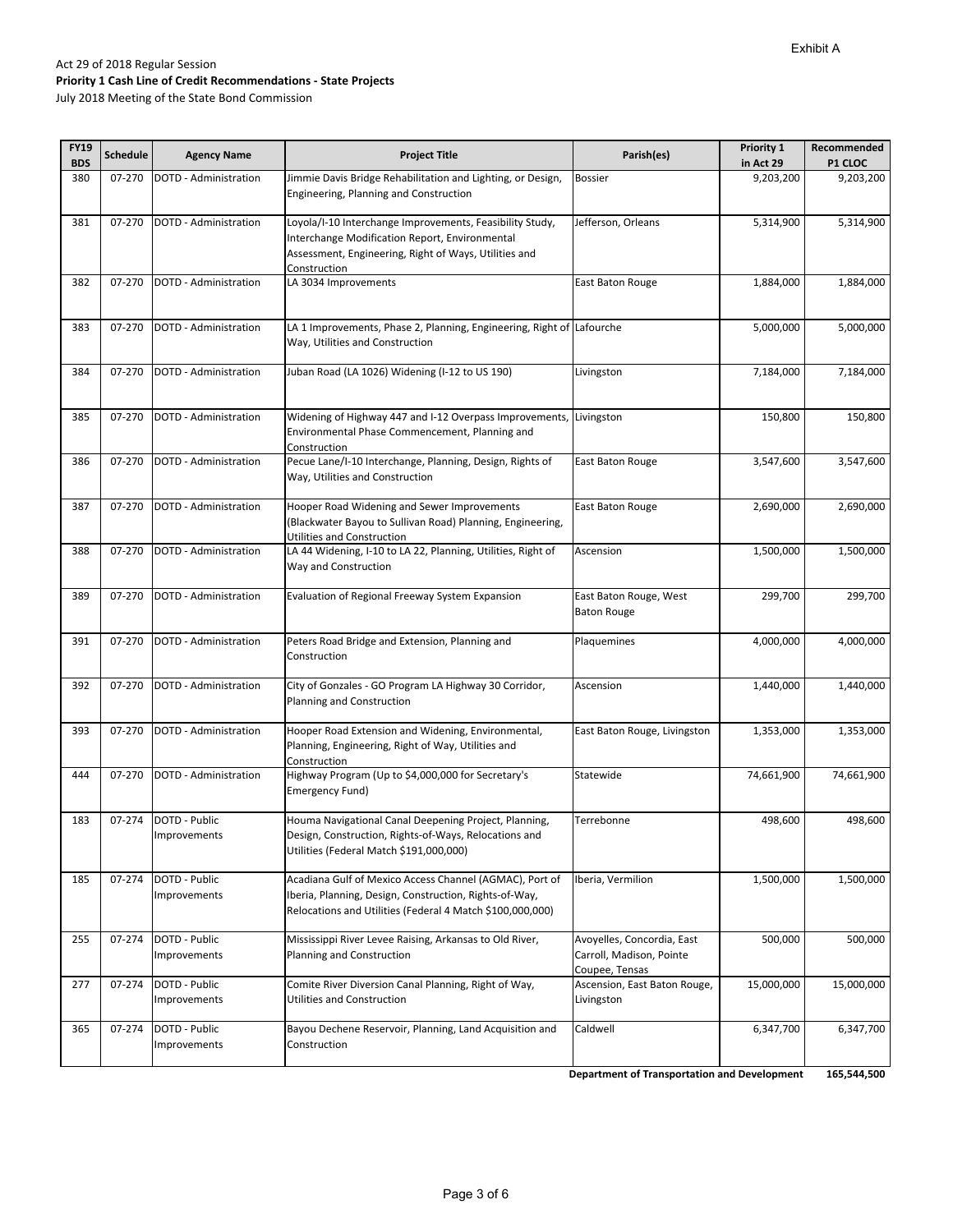July 2018 Meeting of the State Bond Commission

| <b>FY19</b><br><b>BDS</b> | Schedule | <b>Agency Name</b>                    | <b>Project Title</b>                                                                                                         | Parish(es)     | Priority 1<br>in Act 29 | Recommended<br><b>P1 CLOC</b> |
|---------------------------|----------|---------------------------------------|------------------------------------------------------------------------------------------------------------------------------|----------------|-------------------------|-------------------------------|
| 211                       | 08-402   | Louisiana State<br>Penitentiary       | Main Prison Shower and Cellblock Plumbing Upgrade,<br>Planning and Construction                                              | West Feliciana | 43,400                  | 43,400                        |
| 212                       | 08-402   | Louisiana State<br>Penitentiary       | Electrical Distribution System Upgrade, Planning and<br>Construction                                                         | West Feliciana | 68,500                  | 68,500                        |
| 804                       | 08-403   | Office of Juvenile Justice            | Community Based Program, Juvenile Justice Improvements,<br>Planning, Construction, Renovation, Acquisition, and<br>Equipment | Statewide      | 2,135,000               | 2,135,000                     |
| 805                       | 08-403   | Office of Juvenile Justice            | Bridge City Center for Youth, Sewer System Renovation,<br>Planning and Construction                                          | Jefferson      | 235,000                 | 235,000                       |
| 807                       | 08-403   | Office of Juvenile Justice            | HVAC System Replacement at Columbia, Planning and<br>Construction                                                            | Ouachita       | 171,600                 | 171,600                       |
| 171                       | 08-416   | <b>Rayburn Correctional</b><br>Center | Security Perimeter Fence, Planning and Construction                                                                          | Washington     | 61,900                  | 61,900                        |

**2,715,400 Department of Public Safety and Corrections**

|      |        |                                              |                                                                                                                                                              |                | <b>Louisiana Department of Health</b> | 2,667,000 |
|------|--------|----------------------------------------------|--------------------------------------------------------------------------------------------------------------------------------------------------------------|----------------|---------------------------------------|-----------|
|      |        |                                              | Administrative Building, Land Acquisition, Planning and<br>Construction                                                                                      |                |                                       |           |
| 872  | 09-330 |                                              | Office of Behavioral Health New South Louisiana Human Services Authority                                                                                     | Terrebonne     | 946,000                               | 946,000   |
| 652  | 09-330 |                                              | Office of Behavioral Health Fire Alarm System Replacement for Ten Buildings, Planning<br>and Construction                                                    | East Feliciana | 95,600                                | 95,600    |
| 651  | 09-330 |                                              | Office of Behavioral Health Center Building and Fire Alarm System Renovation and<br>Restoration, East Louisiana State Hospital, Planning and<br>Construction | East Feliciana | 66,700                                | 66,700    |
| 249  | 09-330 |                                              | Office of Behavioral Health Central Louisiana State Hospital Relocation to Pinecrest,<br>Planning and Construction                                           | Rapides        | 800,500                               | 800,500   |
| 1016 | 09-320 | Office of Aging and Adult<br><b>Services</b> | Replace Roof and Storm Drains on all Patient Buildings,<br>Planning and Construction                                                                         | East Feliciana | 493,200                               | 493,200   |
| 343  | 09-320 | Office of Aging and Adult<br>Services        | Repair and Upgrade to Sewer System, Planning and<br>Construction                                                                                             | East Feliciana | 265,000                               | 265,000   |

|      |                                |                                                       |                                  |           | 0.00100   |
|------|--------------------------------|-------------------------------------------------------|----------------------------------|-----------|-----------|
|      |                                |                                                       |                                  |           |           |
|      |                                |                                                       | Landry, St. Martin, St. Mary     |           |           |
|      |                                | Match and Local/Sponsor Match)                        | Iberville, Pointe Coupee, St.    |           |           |
| 1134 | 11-431 Office of the Secretary | Atchafalaya Basin Protection and Enhancement (Federal | Assumption, Avoyelles, Iberia, I | 8.481.500 | 8.481.500 |

**8,481,500 Department of Natural Resources**

| <b>Department of Wildlife and Fisheries</b> |  |                           |                                                         |           |         | 523.300 |
|---------------------------------------------|--|---------------------------|---------------------------------------------------------|-----------|---------|---------|
|                                             |  |                           |                                                         |           |         |         |
| 288                                         |  | 16-513 Office of Wildlife | Woodworth Central Office Complex                        | Rapides   | 288.900 | 288.900 |
|                                             |  |                           |                                                         |           |         |         |
| 287                                         |  | 16-513 Office of Wildlife | Region 5/Lake Charles Office, Planning and Construction | Calcasieu | 234.400 | 234.400 |

52 | 19‐600 LSU Board of Supervisors | Major Repairs and Deferred Maintenance of Buildings and Facilities, Planning and Construction Acadia, Caddo, East Baton Rouge, Orleans, Rapides 4,917,400 4,917,400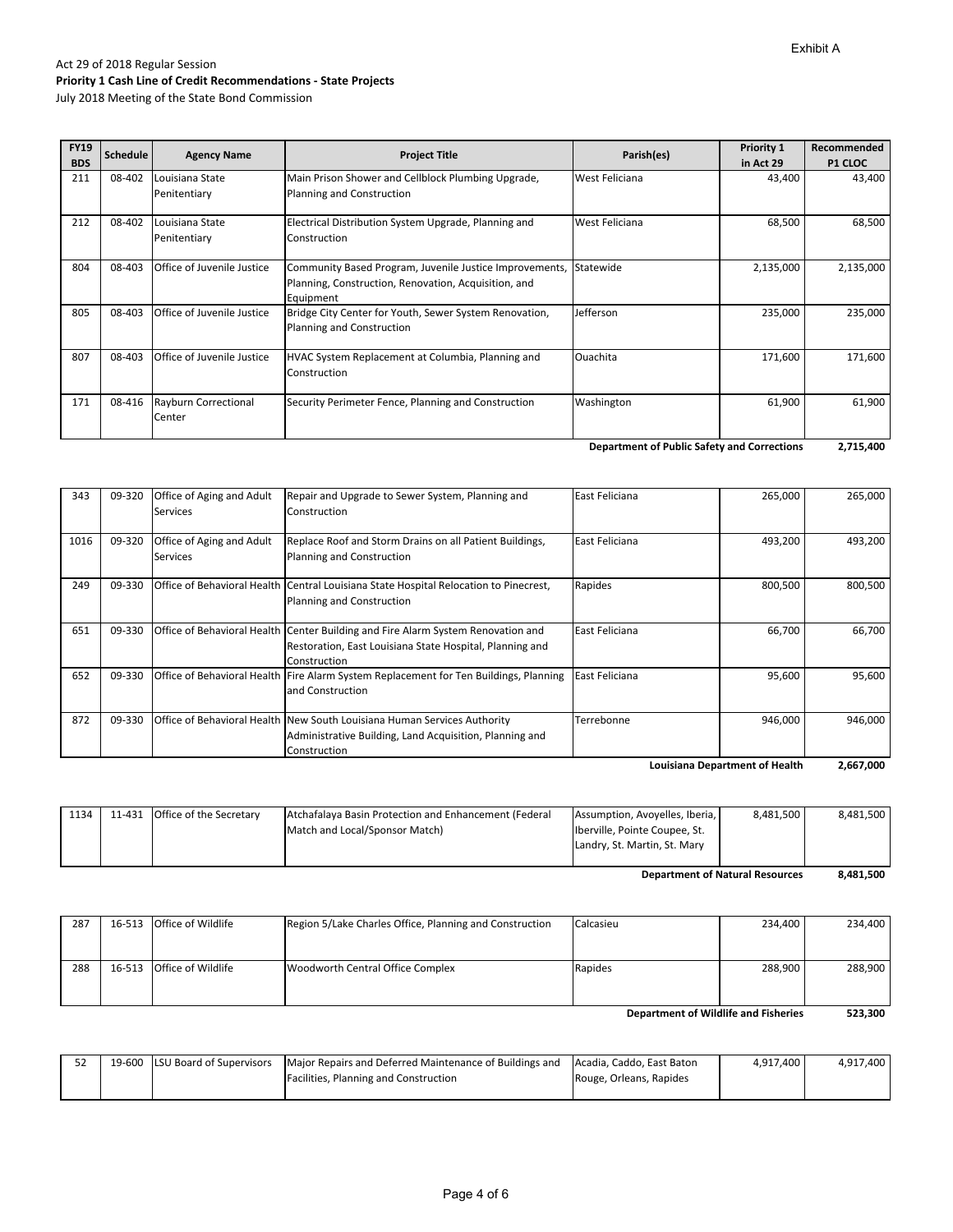| <b>FY19</b><br><b>BDS</b> | <b>Schedule</b> | <b>Agency Name</b>                          | <b>Project Title</b>                                                                                                        | Parish(es)               | Priority 1<br>in Act 29 | Recommended<br>P1 CLOC |
|---------------------------|-----------------|---------------------------------------------|-----------------------------------------------------------------------------------------------------------------------------|--------------------------|-------------------------|------------------------|
| 14                        | 19-601          | LSU Baton Rouge                             | <b>LSU Memorial Tower Renovations</b>                                                                                       | East Baton Rouge         | 2,000,000               | 2,000,000              |
|                           |                 |                                             |                                                                                                                             |                          |                         |                        |
| 23                        | 19-601          | <b>LSU Baton Rouge</b>                      | Renovate Old Engineering Shops for Art Department,                                                                          | East Baton Rouge         | 1,848,400               | 1,848,400              |
|                           |                 |                                             | Planning and Construction                                                                                                   |                          |                         |                        |
|                           |                 |                                             |                                                                                                                             |                          |                         |                        |
| 25                        | 19-601          | LSU Baton Rouge                             | Nicholson Gateway: Infrastructure Improvements, Planning   East Baton Rouge<br>and Construction                             |                          | 653,100                 | 653,100                |
|                           |                 |                                             |                                                                                                                             |                          |                         |                        |
| 225                       | 19-603          | University of New Orleans                   | Library Fourth Floor Completion Information Resource                                                                        | Orleans                  | 833,300                 | 833,300                |
|                           |                 |                                             | Center                                                                                                                      |                          |                         |                        |
| 226                       | 19-603          | University of New Orleans                   | Science Building Mechanical Renovations, Planning and                                                                       | Orleans                  | 880,500                 | 880,500                |
|                           |                 |                                             | Construction                                                                                                                |                          |                         |                        |
|                           |                 |                                             |                                                                                                                             |                          |                         |                        |
| 31                        |                 | New Orleans                                 | 19-604N LSU Health Sciences Center Health Science Center Facility Renovations - Dental School<br><b>Simulation Facility</b> | Orleans                  | 589,100                 | 589,100                |
|                           |                 |                                             |                                                                                                                             |                          |                         |                        |
| 34                        | 19-604N         |                                             | LSU Health Sciences Center Human Development Center, Planning and Construction                                              | Orleans                  | 353,900                 | 353,900                |
|                           |                 | New Orleans                                 |                                                                                                                             |                          |                         |                        |
| 6                         | 19-604S         |                                             | LSU Health Sciences Center Capital Improvement Projects, Design and Engineering                                             | Caddo                    | 1,067,400               | 1,067,400              |
|                           |                 | Shreveport                                  |                                                                                                                             |                          |                         |                        |
|                           |                 |                                             |                                                                                                                             |                          |                         |                        |
| 8                         | 19-604S         | Shreveport                                  | LSU Health Sciences Center Inpatient Critical Care Renovation, Planning and<br>Construction                                 | Caddo                    | 143,900                 | 143,900                |
|                           |                 |                                             |                                                                                                                             |                          |                         |                        |
| 9                         | 19-604S         |                                             | LSU Health Sciences Center Patient Care HVAC Replacement, Planning and Construction Caddo                                   |                          | 1,085,100               | 1,085,100              |
|                           |                 | Shreveport                                  |                                                                                                                             |                          |                         |                        |
| 46                        | 19-607          | LSU Agricultural Center                     | Animal and Food Science Facilities Renovations and                                                                          | East Baton Rouge         | 792,400                 | 792,400                |
|                           |                 |                                             | Modernizations, Phase II, Planning and Construction                                                                         |                          |                         |                        |
|                           |                 |                                             |                                                                                                                             |                          |                         |                        |
| 36                        | 19-609          | Pennington Biomedical<br>Research Center    | Pennington Biomedical Clinical Research Building, Imaging<br>Center and High Tech Research Instrumentation Equipment        | East Baton Rouge         | 1,000,000               | 1,000,000              |
|                           |                 |                                             |                                                                                                                             |                          |                         |                        |
| 57                        | 19-610          | <b>LSU Health Care Services</b>             | Emergency Room Expansion, University Medical Center,                                                                        | Lafayette                | 170,900                 | 170,900                |
|                           |                 | Division                                    | Planning and Construction                                                                                                   |                          |                         |                        |
| 332                       | 19-615          | Southern University Board                   | Major Repairs and Deferred Maintenance of Buildings and                                                                     | Caddo, East Baton Rouge, | 2,821,800               | 2,821,800              |
|                           |                 | of Supervisors                              | Facilities, Including HVAC, Planning and Construction                                                                       | Orleans                  |                         |                        |
| 323                       | 19-616          |                                             | A.O. Williams Hall Renovations                                                                                              |                          | 160,400                 | 160,400                |
|                           |                 | Southern University -<br><b>Baton Rouge</b> |                                                                                                                             | East Baton Rouge         |                         |                        |
|                           |                 |                                             |                                                                                                                             |                          |                         |                        |
| 327                       | 19-616          | Southern University -                       | T.T. Allain Hall, Americans with Disabilities Act Compliance                                                                | East Baton Rouge         | 1,010,000               | 1,010,000              |
|                           |                 | <b>Baton Rouge</b>                          | Upgrades, Planning and Construction                                                                                         |                          |                         |                        |
| 333                       | 19-616          | Southern University -                       | F.G. Clark Activity Center, Americans with Disabilities Act                                                                 | East Baton Rouge         | 7,450,000               | 7,450,000              |
|                           |                 | <b>Baton Rouge</b>                          | Compliance and Upgrades, Planning and Construction                                                                          |                          |                         |                        |
| 334                       | 19-616          | Southern University -                       | A.W. Mumford, Americans with Disabilities Act Compliance                                                                    | East Baton Rouge         | 7,900,000               | 7,900,000              |
|                           |                 | <b>Baton Rouge</b>                          | and Upgrades, Planning and Construction                                                                                     |                          |                         |                        |
|                           |                 |                                             |                                                                                                                             |                          |                         |                        |
| 492                       | 19-616          | Southern University -                       | Southern University Laboratory School Addition and                                                                          | East Baton Rouge         | 22,800                  | 22,800                 |
|                           |                 | <b>Baton Rouge</b>                          | Upgrades, Planning and Construction                                                                                         |                          |                         |                        |
| 493                       | 19-616          | Southern University -                       | Repair of Sloughing Off of Ravine, Planning and                                                                             | East Baton Rouge         | 6,900                   | 6,900                  |
|                           |                 | <b>Baton Rouge</b>                          | Construction                                                                                                                |                          |                         |                        |
| 1430                      | 19-618          | Southern University -                       | New Classroom Building, Southern University - Shreveport,                                                                   | Caddo                    | 546,100                 | 546,100                |
|                           |                 | Shreveport                                  | Planning and Construction                                                                                                   |                          |                         |                        |
|                           |                 |                                             |                                                                                                                             |                          |                         |                        |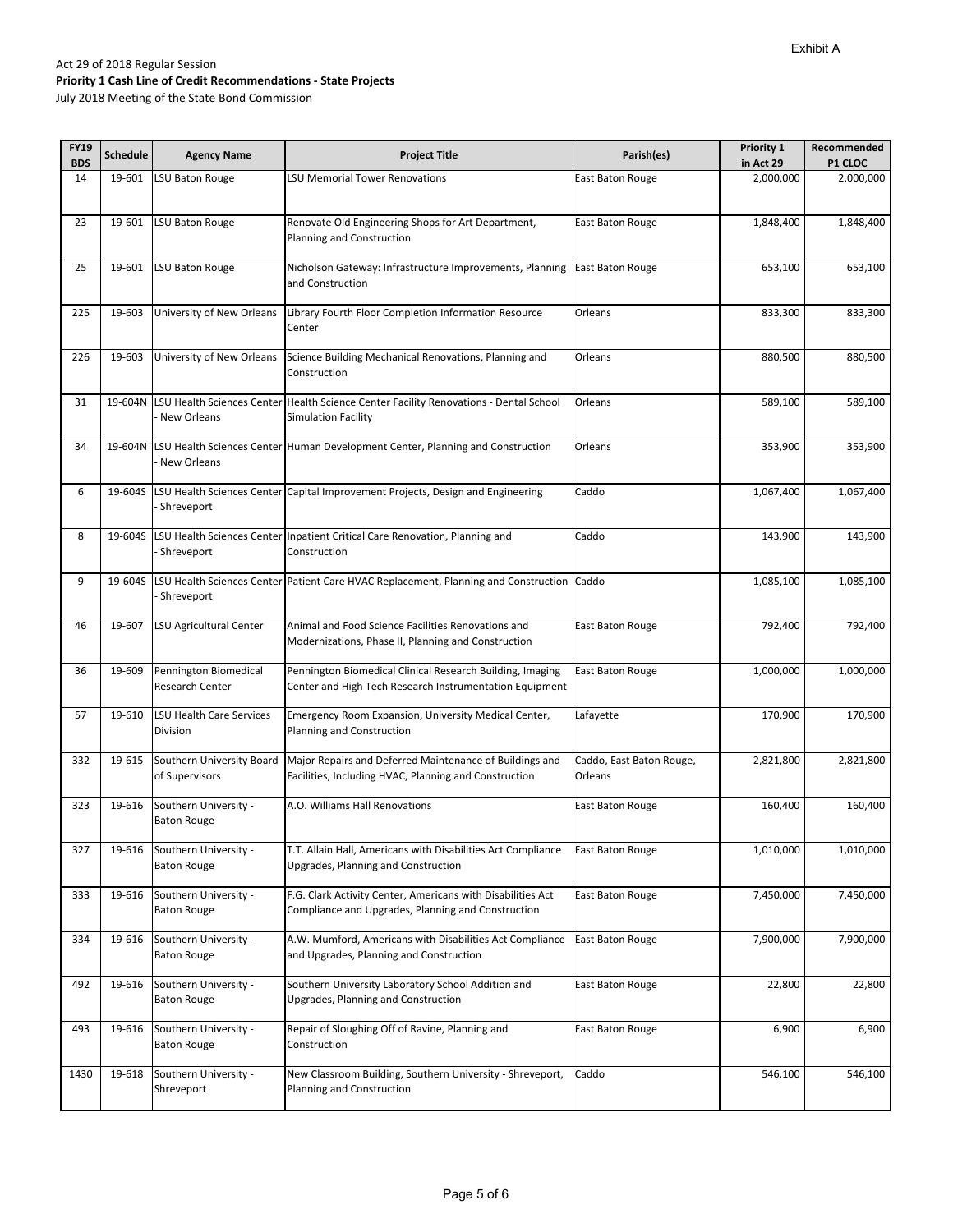**87,817,700**

#### Act 29 of 2018 Regular Session **Priority 1 Cash Line of Credit Recommendations ‐ State Projects** July 2018 Meeting of the State Bond Commission

1219 19-657 Louisiana School for Math,

Science and the Arts

1353 19‐671 Board of Regents System-Wide Telecommunications Wiring and Equipment,

Planning and Construction

| <b>FY19</b> |          |                                                            |                                                                                                                  |                                                                                                                                                                                                                                                                                                 | Priority 1 | Recommended |
|-------------|----------|------------------------------------------------------------|------------------------------------------------------------------------------------------------------------------|-------------------------------------------------------------------------------------------------------------------------------------------------------------------------------------------------------------------------------------------------------------------------------------------------|------------|-------------|
| <b>BDS</b>  | Schedule | <b>Agency Name</b>                                         | <b>Project Title</b>                                                                                             | Parish(es)                                                                                                                                                                                                                                                                                      | in Act 29  | P1 CLOC     |
| 1356        | 19-620   | University of Louisiana<br>System Board of<br>Supervisors  | Major Repairs and Deferred Maintenance of Buildings and<br>Facilities, Including HVAC, Planning and Construction | Calcasieu, Lafayette,<br>Lafourche, Lincoln,<br>Natchitoches, Orleans,<br>Ouachita, Tangipahoa                                                                                                                                                                                                  | 2,464,700  | 2,464,700   |
| 12          | 19-621   | Nicholls State University                                  | Athletic Facilities - Didier Field, Renovation, Planning and<br>Construction                                     | Lafourche                                                                                                                                                                                                                                                                                       | 194,100    | 194,100     |
| 1416        | 19-621   | <b>Nicholls State University</b>                           | Renovation of Athletic Training and Meeting Facility,<br>Planning and Construction                               | Lafourche                                                                                                                                                                                                                                                                                       | 2,204,500  | 2,204,500   |
| 723         | 19-623   |                                                            | Grambling State University Library Replacement, Planning and Construction                                        | Lincoln                                                                                                                                                                                                                                                                                         | 893,300    | 893,300     |
| 126         | 19-625   | Louisiana Tech University                                  | Integrated Engineering and Science Building                                                                      | Lincoln                                                                                                                                                                                                                                                                                         | 24,069,600 | 24,069,600  |
| 1413        | 19-625   | Louisiana Tech University                                  | Business Building Replacement and Addition, Planning and<br>Construction                                         | Lincoln                                                                                                                                                                                                                                                                                         | 875,400    | 875,400     |
| 198         | 19-627   | <b>McNeese State University</b>                            | Shearman Fine Arts Building Renovation and Addition,<br>Planning and Construction                                | Calcasieu                                                                                                                                                                                                                                                                                       | 1,025,000  | 1,025,000   |
| 199         | 19-627   | <b>McNeese State University</b>                            | Contraband Bayou Erosion Retaining Wall Phase II, Planning<br>and Construction                                   | Calcasieu                                                                                                                                                                                                                                                                                       | 1,729,800  | 1,729,800   |
| 1020        | 19-627   | <b>McNeese State University</b>                            | ADA Upgrades Campus-Wide, Planning and Construction                                                              | Calcasieu                                                                                                                                                                                                                                                                                       | 1,484,600  | 1,484,600   |
| 175         | 19-640   | University of Louisiana -<br>Lafayette                     | Fletcher Hall Exterior Repairs, Planning and Construction                                                        | Lafayette                                                                                                                                                                                                                                                                                       | 187,700    | 187,700     |
| 1355        | 19-649   | Louisiana Community and<br>Technical College System        | Major Repairs and Deferred Maintenance of Buildings and<br>Facilities, Planning and Construction                 | Acadia, Ascension, Bossier,<br>Calcasieu, De Soto, East Baton<br>Rouge, East Carroll, Iberia,<br>Jackson, Jefferson Davis,<br>Lafayette, Lafourche, Lincoln,<br>Madison, Orleans, Ouachita,<br>Rapides, St. Bernard, St.<br>Helena, St. Tammany,<br>Tangipahoa, Terrebonne,<br>Union, Vermilion | 2,846,000  | 2,846,000   |
| 1390        | 19-649   | Louisiana Community and<br><b>Technical College System</b> | Automotive Training Facility, Planning and Construction                                                          | East Baton Rouge                                                                                                                                                                                                                                                                                | 5,478,300  | 5,478,300   |

1056 23-949 Louisiana Judiciary Land Acquisition, Planning, and Construction of New Courthouse for the Louisiana Court of Appeal, Third Circuit Calcasieu 268,700 268,700 **268,700 Judicial Expenses**

1352 19‐671 Board of Regents Land Acquisition for Post Secondary Educational Institutions Statewide 2,000,000 2,000,000 2,000,000

New Dormitory Building, Planning and Construction Natchitoches 2,795,500 2,795,500 2,795,500

**460,979,800 Total State P1 CLOL Recommended**

Statewide 3,315,800 3,315,800

**Department of Education**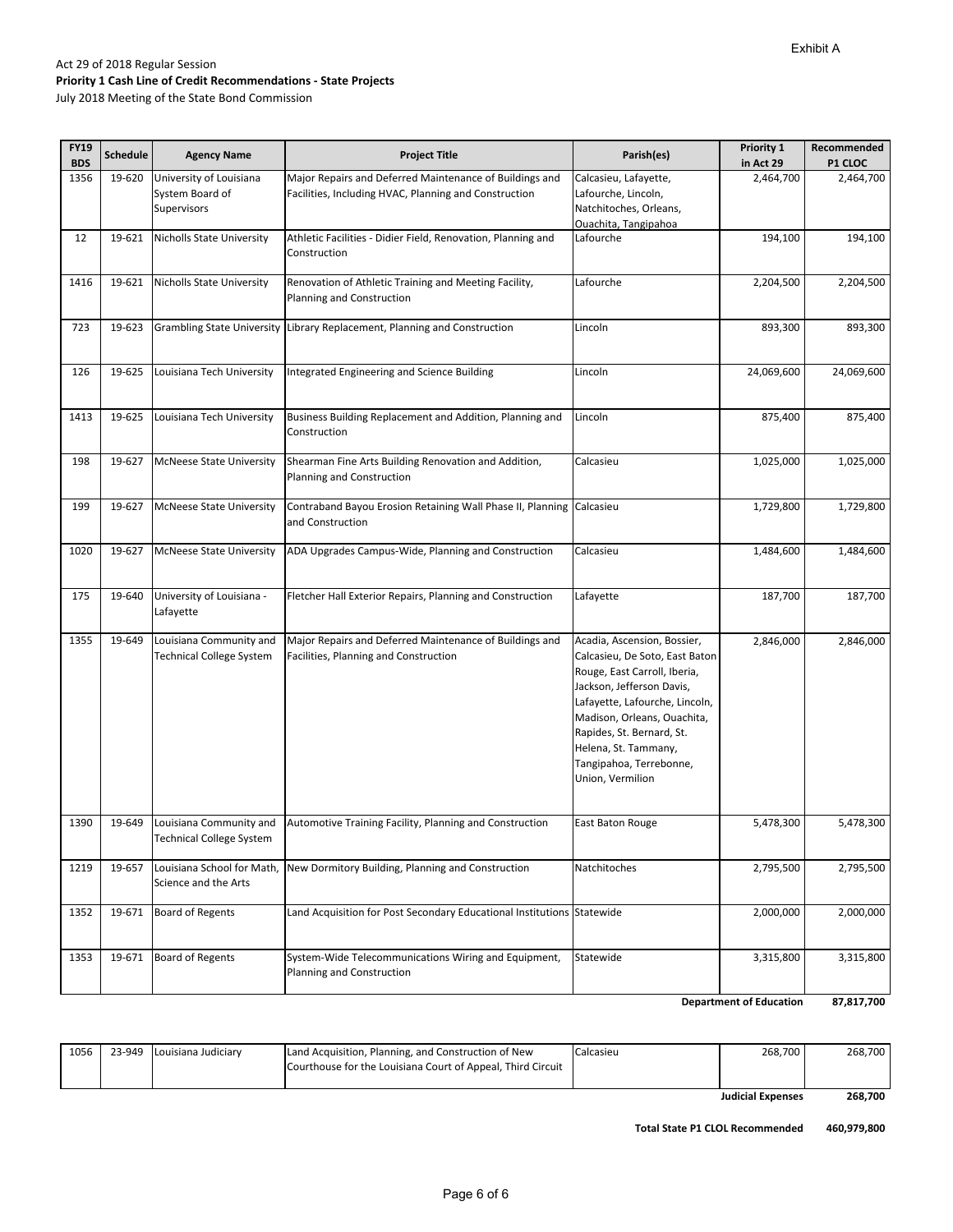July 2018 Meeting of the State Bond Commission

| <b>FY19</b><br><b>BDS</b> | <b>Schedule</b> | <b>Agency Name</b>                                            | <b>Project Title</b>                                                                                                                                                | Parish(es)           | Priority 1<br>in Act 29 | Recommended<br>P1 CLOC |
|---------------------------|-----------------|---------------------------------------------------------------|---------------------------------------------------------------------------------------------------------------------------------------------------------------------|----------------------|-------------------------|------------------------|
| 399                       | 36-L16          | South Lafourche Levee<br>District                             | Larose to Golden Meadow Hurricane Protection System,<br>Planning and Construction                                                                                   | Lafourche            | 1,883,800               | 1,883,800              |
| 1180                      | 36-L25          | Grand Isle Independent<br>Levee District                      | Breakwater Protection, Planning and Construction                                                                                                                    | Jefferson            | 193,000                 | 193,000                |
| 1417                      | 36-L35          | St. Mary Levee District                                       | Franklin Canal Levee and Floodgate Project, Planning and<br>Construction                                                                                            | St. Mary             | 630,000                 | 630,000                |
| 1046                      | 36-P03          | Greater Baton Rouge Port<br>Commission                        | Inland Rivers Marine Terminal Dock and Access Roadway<br>Construction Project, Planning and Construction                                                            | West Baton Rouge     | 6,567,800               | 6,567,800              |
| 686                       | 36-P05          | West Calcasieu Port                                           | New Bulkhead along Gulf Intracoastal Waterway - West<br>Calcasieu Port                                                                                              | Calcasieu            | 200,000                 | 200,000                |
| 645                       | 36-P10          | Greater Lafourche Port<br>Commission                          | Minor Cheramie Road Paving, Planning and Construction                                                                                                               | Lafourche            | 1,700,000               | 1,700,000              |
| 367                       | 36-P17          | Port of New Orleans                                           | Milan Upland Yard Improvements                                                                                                                                      | Orleans              | 1,176,200               | 1,176,200              |
| 368                       | 36-P17          | Port of New Orleans                                           | Cruise Ship Terminal, Planning and Construction                                                                                                                     | Orleans              | 197,200                 | 197,200                |
| 620                       | 36-P21          | Port of South Louisiana                                       | Administration Building, also known as the Business<br>Development Center                                                                                           | St. John the Baptist | 4,129,550               | 4,129,550              |
| 621                       | 36-P21          | Port of South Louisiana                                       | Globalplex Rail Siding (\$5,577,932 Local/Federal/Other<br>Match)                                                                                                   | St. John the Baptist | 346,700                 | 346,700                |
| 623                       | 36-P21          | Port of South Louisiana                                       | Globalplex Terminal Building #71 and Other Globalplex<br>Terminal Building Upgrades, Planning and Construction                                                      | St. John the Baptist | 2,840,000               | 2,840,000              |
| 554                       | 36-P23          | Terrebonne Port<br>Commission                                 | Slip Dredging, Houma Navigation Canal Dredging and<br><b>Improvements for Terrebonne Port Commission</b><br>Government Multi-Use Complex, Planning and Construction | Terrebonne           | 1,122,400               | 1,122,400              |
| 1282                      | 36-P26          | Lake Charles Harbor and<br><b>Terminal District</b>           | Dredging at District-owned Facilities, Planning and<br>Construction                                                                                                 | Calcasieu            | 250,000                 | 250,000                |
| 546                       | 36-P41          | Jefferson Parish Economic<br>Development and Port<br>District | Jefferson Parish Business Park: Science and Technology<br>Academy and Conference Center                                                                             | Jefferson            | 1,821,000               | 1,821,000              |
| 285                       | 36-P43          |                                                               | Columbia Port Commission Railroad Spur, Planning and Construction                                                                                                   | Caldwell             | 155,000                 | 155,000                |

**23,212,650 Levee District and Ports**

| 1418 | 50-J03 | <b>Ascension Parish</b> | Lamar Dixon Expo Center Recreational Complex, Planning<br>and Construction                                                                   | Ascension      | 300,000   | 300,000   |
|------|--------|-------------------------|----------------------------------------------------------------------------------------------------------------------------------------------|----------------|-----------|-----------|
| 1198 | 50-J05 | <b>Avoyelles Parish</b> | Parishwide Roadway Improvements, Planning and<br>Construction                                                                                | Avoyelles      | 745.000   | 745.000   |
| 310  | 50-J08 | <b>Bossier Parish</b>   | Sewerage District No. 1 of the Parish of Bossier, Planning<br>and Construction (\$28,000,000 Local Match)                                    | <b>Bossier</b> | 210,700   | 210,700   |
| 314  | 50-J08 | <b>Bossier Parish</b>   | Extension of Crouch Road to Swan Lake<br>Road/Reconstruction of Swan Lake Road To I-220, Planning<br>and Construction (Local Match Required) | <b>Bossier</b> | 101,300   | 101.300   |
| 457  | 50-J10 | Calcasieu Parish        | <b>Gravity Sewer Trunk Mains and Pumping Stations South</b><br>Ward 3 and South Ward 4, Planning and Construction                            | Calcasieu      | 1,077,600 | 1,077,600 |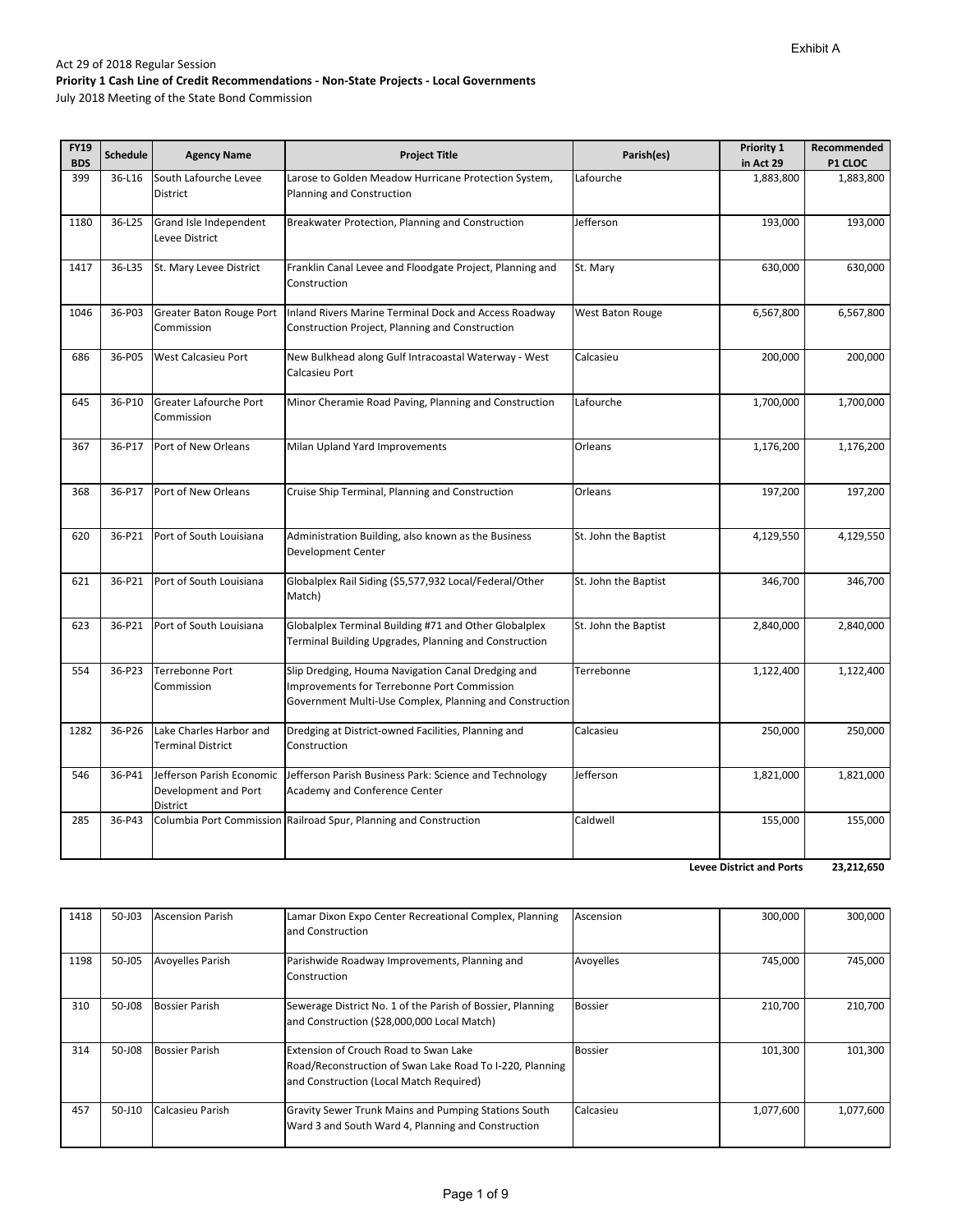| <b>FY19</b><br><b>BDS</b> | <b>Schedule</b> | <b>Agency Name</b>  | <b>Project Title</b>                                                                                                                                                                                    | Parish(es) | Priority 1<br>in Act 29 | Recommended<br>P1 CLOC |
|---------------------------|-----------------|---------------------|---------------------------------------------------------------------------------------------------------------------------------------------------------------------------------------------------------|------------|-------------------------|------------------------|
| 839                       | $50 - J15$      | Concordia Parish    | Concordia Parish Courthouse District Courtroom Security                                                                                                                                                 | Concordia  | 315,000                 | 315,000                |
|                           |                 |                     | and Safety Renovations                                                                                                                                                                                  |            |                         |                        |
| 616                       | 50-J21          | Franklin Parish     | Franklin Parish Activity Center, Planning and Construction                                                                                                                                              | Franklin   | 67,700                  | 67,700                 |
|                           |                 |                     | (\$250,000 Local Match)                                                                                                                                                                                 |            |                         |                        |
| 1122                      | 50-J21          | Franklin Parish     | Bayou Macon Cut-Off No. 1 Drainage Structure<br>Improvements, Planning and Construction                                                                                                                 | Franklin   | 415,000                 | 415,000                |
| 1223                      | 50-J22          | <b>Grant Parish</b> | Southern Grant Sewerage System Improvements, Study,<br>Design, Planning and Construction                                                                                                                | Grant      | 1,325,100               | 1,325,100              |
| 245                       | 50-J23          | Iberia Parish       | Robert B. Green Veterans Memorial Building Renovation,<br>Upgrade and Expansion Project for Robert B. Green<br>American Legion Post 533 and Perry Thompson VFW Post<br>12065, Planning and Construction | Iberia     | 200,000                 | 200,000                |
| 1419                      | 50-J23          | Iberia Parish       | Wastewater System Improvements for the Acadiana<br>Regional Airport (\$667,000 Non-State Match)                                                                                                         | Iberia     | 409,600                 | 409,600                |
| 61                        | 50-J26          | Jefferson Parish    | Ames Boulevard Widening from Two Lanes to Three Lanes<br>between Barataria Boulevard and Bayou Boeuf Drive (2.0<br>miles) with Installation of Subsurface Drainage                                      | Jefferson  | 338,700                 | 338,700                |
| 64                        | $50 - 126$      | Jefferson Parish    | Avondale Booster Club and Playground Upgrades, Planning<br>and Construction                                                                                                                             | Jefferson  | 603,900                 | 603,900                |
| 69                        | $50 - 126$      | Jefferson Parish    | Brown Avenue Canal Improvements Between the Westbank Jefferson<br>Expressway and Harold Street, Planning and Construction                                                                               |            | 1,000,000               | 1,000,000              |
| 86                        | $50 - 126$      | Jefferson Parish    | Gretna Government Complex Parking Lot, Planning and<br>Construction                                                                                                                                     | Jefferson  | 111,600                 | 111,600                |
| 103                       | $50 - 126$      | Jefferson Parish    | Parish Line Drainage Pump Station Capacity Increase,<br>Planning and Construction                                                                                                                       | Jefferson  | 4,950,000               | 4,950,000              |
| 105                       | 50-J26          | Jefferson Parish    | Riverside Senior Center, Planning and Construction                                                                                                                                                      | Jefferson  | 61,900                  | 61,900                 |
| 110                       | 50-J26          | Jefferson Parish    | South Kenner Road Rehabilitation from Live Oak Boulevard<br>to River Road, Planning and Construction                                                                                                    | Jefferson  | 1,617,900               | 1,617,900              |
| 111                       | 50-J26          | Jefferson Parish    | Terry Parkway Drainage Between Carol Sue Drive and<br>Industry Canal (\$500,000 Local Match)                                                                                                            | Jefferson  | 419,400                 | 419,400                |
| 137                       | 50-J26          | Jefferson Parish    | Preservation and Restoration of Historic Structures for<br>Hope Haven/Madonna Manor Campus, Planning and<br>Construction                                                                                | Jefferson  | 1,000,000               | 1,000,000              |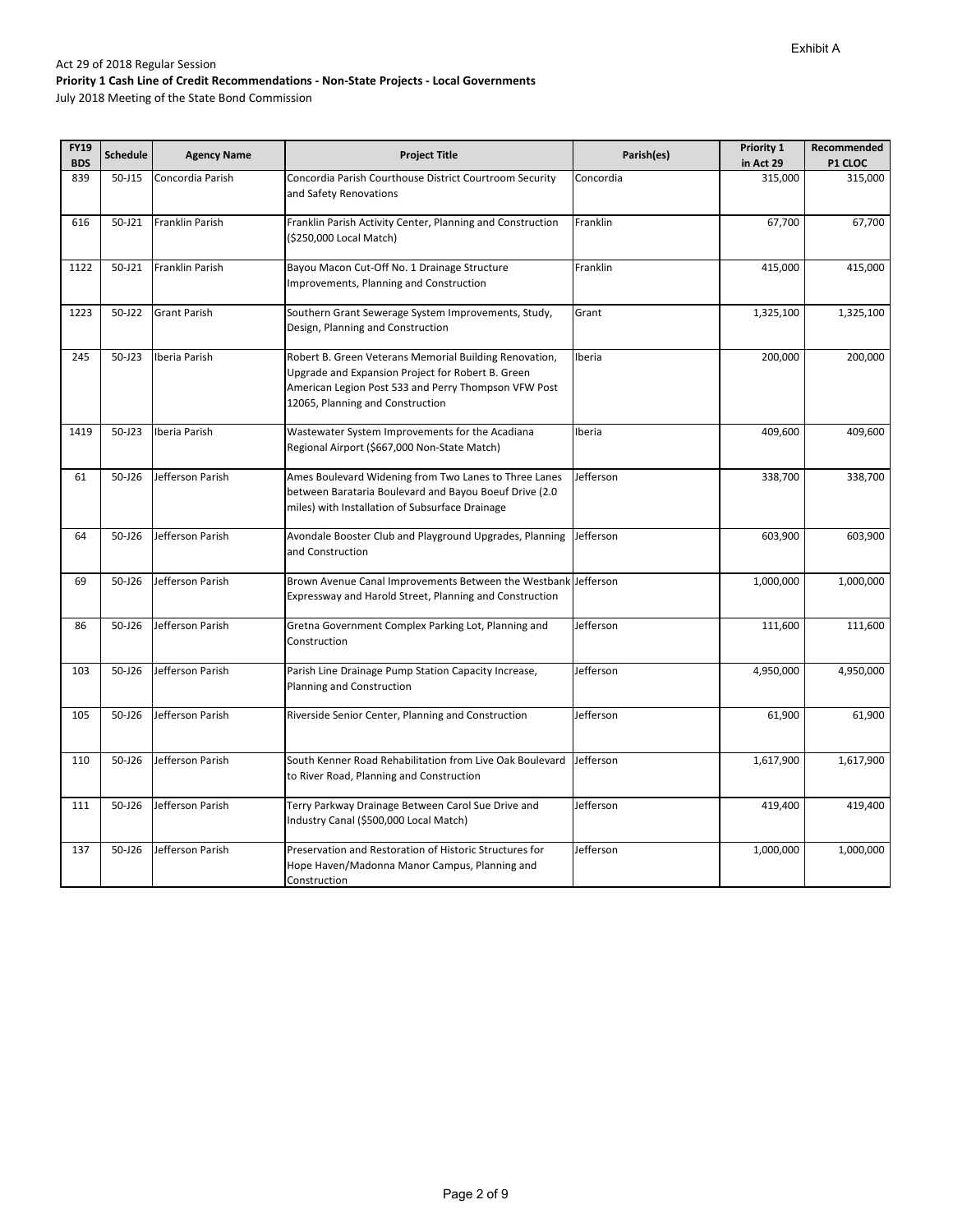| <b>FY19</b> | <b>Schedule</b> | <b>Agency Name</b>          | <b>Project Title</b>                                                                                                                           | Parish(es)           | Priority 1 | Recommended |
|-------------|-----------------|-----------------------------|------------------------------------------------------------------------------------------------------------------------------------------------|----------------------|------------|-------------|
| <b>BDS</b>  |                 |                             |                                                                                                                                                |                      | in Act 29  | P1 CLOC     |
| 1420        | 50-J26          | Jefferson Parish            | Upper Kraak Ditch Drainage Pump Station Pump<br>Replacement and Generator Installation                                                         | Jefferson            | 150,850    | 150,850     |
| 1385        | 50-J27          | Jefferson Davis Parish      | Acquisition and Renovation of Existing Building and site for<br>Regional Consolidated Jail Facility, Acquisition, Planning and<br>Construction | Jefferson Davis      | 5,909,700  | 5,909,700   |
| 150         | 50-J28          | Lafayette Parish            | Kaliste Saloom Widening                                                                                                                        | Lafayette            | 190,500    | 190,500     |
| 151         | 50-J28          | Lafayette Parish            | Governmental Complex, Jail Physical Plant Upgrade,<br>Planning and Construction (\$4,980,000 Non-State Match)                                  | Lafayette            | 1,401,500  | 1,401,500   |
| 740         | 50-J29          | Lafourche Parish            | South Lafourche Airport Corridor Project                                                                                                       | Lafourche            | 341,400    | 341,400     |
| 451         | 50-J32          | Livingston Parish           | Cook Road Extension Economic Development Corridor<br>(Pete's Highway Frontage Road)                                                            | Livingston           | 1,396,000  | 1,396,000   |
| 1446        | 50-J33          | <b>Madison Parish</b>       | Charles Brown Road (Tendal Road) Repairs, Planning and<br>Construction                                                                         | Madison              | 189,100    | 189,100     |
| 532         | 50-J35          | Natchitoches Parish         | Hard Surfacing of Coco Bed Road, Phase 1, Planning and<br>Construction                                                                         | Natchitoches         | 280,000    | 280,000     |
| 535         | 50-J35          | Natchitoches Parish         | Courthouse Security Improvements, Planning and<br>Construction                                                                                 | Natchitoches         | 480,000    | 480,000     |
| 537         | $50 - 135$      | Natchitoches Parish         | Resurfacing of Roads in Payne Subdivision, Planning and<br>Construction                                                                        | Natchitoches         | 200,000    | 200,000     |
| 446         | 50-J37          | <b>Ouachita Parish</b>      | Hannah's Run Control Structure, Planning and Construction                                                                                      | Ouachita             | 500,000    | 500,000     |
| 219         | 50-J38          | Plaquemines Parish          | Empire Bridge Lighting, Planning and Construction                                                                                              | Plaquemines          | 100,000    | 100,000     |
| 1074        | 50-J39          | Pointe Coupee Parish        | False River Ecosystem Restoration Project, Planning and<br>Construction                                                                        | Pointe Coupee        | 1,378,200  | 1,378,200   |
| 724         | 50-J43          | Sabine Parish               | Water Treatment and Supply System Study                                                                                                        | Sabine               | 164,500    | 164,500     |
| 870         | 50-J43          | Sabine Parish               | Plainview Road Rehabilitation, Planning and Construction                                                                                       | Sabine               | 30,700     | 30,700      |
| 1041        | 50-J46          | St. Helena Parish           | Audubon Library, Planning and Construction                                                                                                     | St. Helena           | 850,000    | 850,000     |
| 441         | 50-J47          | St. James Parish            | St. James Parish Land Acquisition, Planning and<br>Construction                                                                                | St. James            | 1,000,000  | 1,000,000   |
| 1471        | 50-J48          | St. John the Baptist Parish | East Bank Courthouse, Planning and Construction                                                                                                | St. John the Baptist | 30,000     | 30,000      |
| 1001        | 50-J49          | St. Landry Parish           | Central St. Landry Economic Development District,<br>Infrastructure Improvements, Planning, Engineering,<br>Utilities, and Construction        | St. Landry           | 186,300    | 186,300     |
| 562         | 50-J50          | St. Martin Parish           | Road Improvements on Four-Mile Bayou Road                                                                                                      | St. Martin           | 645,000    | 645,000     |
| 508         | 50-J51          | St. Mary Parish             | Reconstruction of Chitimacha Trail Road from LA 328 to LA<br>670 for St. Mary Parish Government Within Existing Rights-<br>of-Way              | St. Mary             | 760,000    | 760,000     |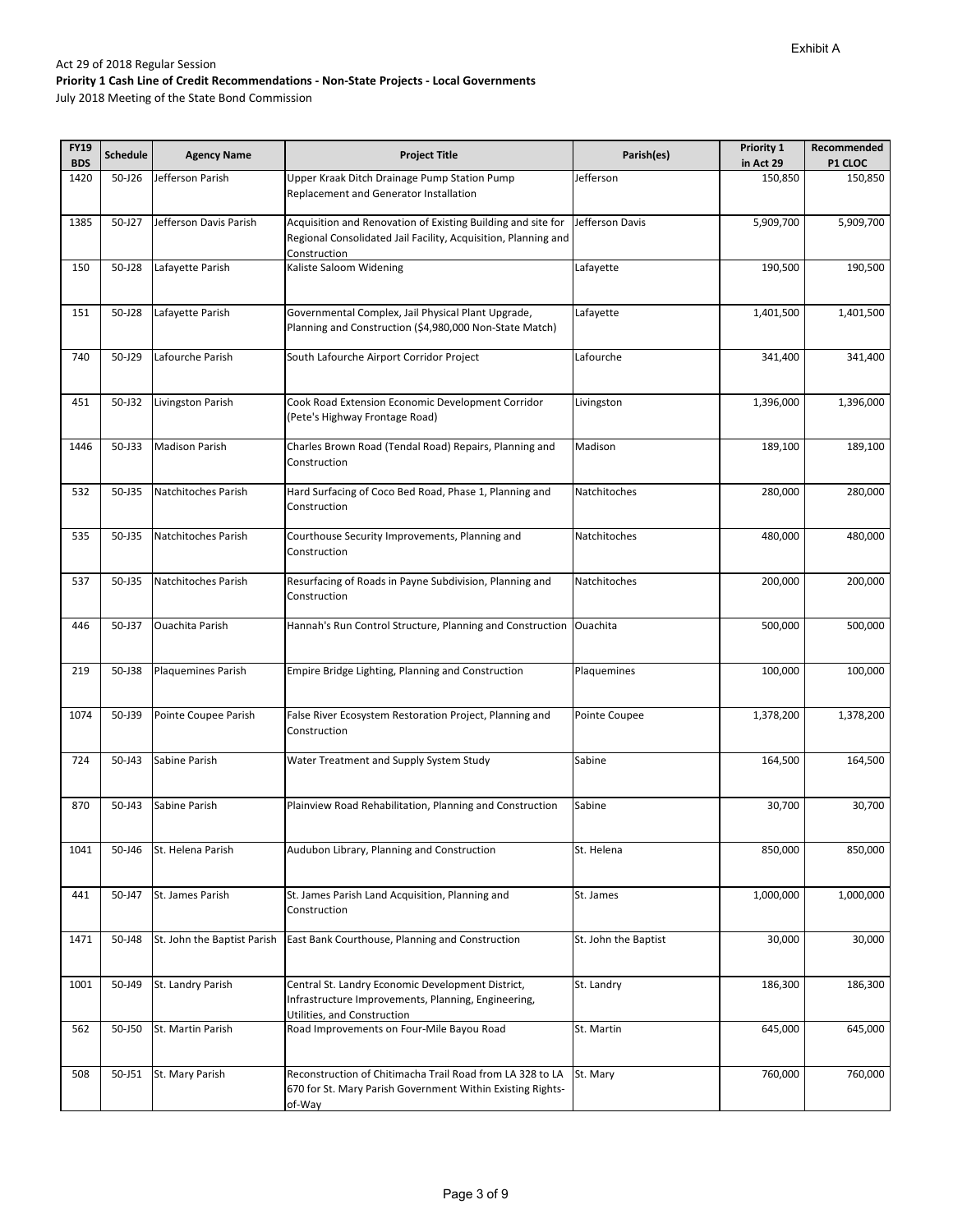July 2018 Meeting of the State Bond Commission

| <b>FY19</b>       | <b>Schedule</b> | <b>Agency Name</b>         | <b>Project Title</b>                                                                                                  | Parish(es)          | Priority 1           | Recommended        |
|-------------------|-----------------|----------------------------|-----------------------------------------------------------------------------------------------------------------------|---------------------|----------------------|--------------------|
| <b>BDS</b><br>509 | 50-J51          | St. Mary Parish            | Reconstruction of Flattown Road from Chitimacha Trail to                                                              | St. Mary            | in Act 29<br>450,000 | P1 CLOC<br>450,000 |
|                   |                 |                            | Ralph Darden Memorial Parkway for St. Mary Parish                                                                     |                     |                      |                    |
|                   |                 |                            | Government Within Existing Rights-of-Way                                                                              |                     |                      |                    |
|                   |                 |                            |                                                                                                                       |                     |                      |                    |
| 967               | 50-J52          | St. Tammany Parish         | University Square Learning Center Facilities, Planning and<br>Construction                                            | St. Tammany         | 210,000              | 210,000            |
|                   |                 |                            |                                                                                                                       |                     |                      |                    |
| 969               | 50-J52          | St. Tammany Parish         | St. Tammany Parish Fishing Pier, Planning and Construction St. Tammany                                                |                     | 390,000              | 390,000            |
|                   |                 |                            |                                                                                                                       |                     |                      |                    |
| 789               | 50-J55          | Terrebonne Parish          | Renovate the LePetit Terrebonne Theater Building, Planning Terrebonne                                                 |                     | 700,000              | 700,000            |
|                   |                 |                            | and Construction                                                                                                      |                     |                      |                    |
|                   |                 |                            |                                                                                                                       |                     |                      |                    |
| 1025              | 50-J55          | <b>Terrebonne Parish</b>   | South Louisiana Wetland Discovery Center - Phase 2 - Bayou Terrebonne<br>Country Institute, Planning and Construction |                     | 250,000              | 250,000            |
|                   |                 |                            |                                                                                                                       |                     |                      |                    |
| 1184              | 50-J55          | <b>Terrebonne Parish</b>   | Terrebonne Sports Complex, Planning and Construction                                                                  | Terrebonne          | 9,900                | 9,900              |
|                   |                 |                            |                                                                                                                       |                     |                      |                    |
| 1421              | 50-J55          | <b>Terrebonne Parish</b>   | Terrebonne Parish Emergency Operations Center, Planning                                                               | Terrebonne          | 236,400              | 236,400            |
|                   |                 |                            | and Construction                                                                                                      |                     |                      |                    |
|                   |                 |                            |                                                                                                                       |                     |                      |                    |
| 1428              | 50-J55          | <b>Terrebonne Parish</b>   | Thompson Road Extension, Land Acquisition, Planning and<br>Construction (\$2,000,000 Local Match)                     | Terrebonne          | 697,200              | 697,200            |
|                   |                 |                            |                                                                                                                       |                     |                      |                    |
| 974               | 50-J58          | <b>Vernon Parish</b>       | Vernon/Fort Polk Thoroughfare Electrical Power Extension,                                                             | Vernon              | 480,000              | 480,000            |
|                   |                 |                            | and Utilities Including Generators                                                                                    |                     |                      |                    |
| 981               | 50-J58          | <b>Vernon Parish</b>       | Vernon/Fort Polk Thoroughfare Plan, Planning and                                                                      | Vernon              | 1,385,800            | 1,385,800          |
|                   |                 |                            | Construction                                                                                                          |                     |                      |                    |
|                   |                 |                            |                                                                                                                       |                     |                      |                    |
| 984               | 50-J58          | Vernon Parish              | Catfish Hut Road and Bridge Repair and/or Replacement,                                                                | Vernon              | 325,000              | 325,000            |
|                   |                 |                            | Planning and Construction                                                                                             |                     |                      |                    |
| 885               | 50-J62          | <b>West Carroll Parish</b> | West Carroll Parish Courthouse Renovations, Planning and                                                              | <b>West Carroll</b> | 300,000              | 300,000            |
|                   |                 |                            | Construction                                                                                                          |                     |                      |                    |
|                   |                 |                            |                                                                                                                       |                     |                      |                    |

**36,888,450 Parishwide**

| 257  | 50-M06 | Amite                | Town of Amite City Water Improvement Project, Planning<br>and Construction                  | Tangipahoa | 66,500    | 66,500    |
|------|--------|----------------------|---------------------------------------------------------------------------------------------|------------|-----------|-----------|
| 1422 | 50-M24 | <b>Berwick</b>       | Sewerage Collection System Along Old Spanish Trail and LA<br>182, Planning and Construction | St. Mary   | 1,394,100 | 1,394,100 |
| 1133 | 50-M32 | Broussard            | Reconstruct South Bernard Road From LA Hwy 182 to US<br>Hwy 90, Planning and Construction   | Lafayette  | 995,000   | 995,000   |
| 141  | 50-M39 | Carencro             | Wastewater and City Infrastructure Flood Damages,<br>Planning and Construction              | Lafayette  | 5,324,800 | 5,324,800 |
| 270  | 50-M54 | <b>Cotton Valley</b> | Sewerage System Improvements, Planning and<br>Construction                                  | Webster    | 1,260,000 | 1,260,000 |
| 1057 | 50-M60 | Delcambre            | Water Distribution and Storage System Improvements,<br>Planning and Construction            | Vermilion  | 300       | 300       |
| 466  | 50-M64 | Dequincy             | Buxton Creek Emergency Drainage Improvements, Planning Calcasieu<br>and Construction        |            | 624,700   | 624,700   |
| 1163 | 50-M70 | Doyline              | Village of Doyline Wastewater Treatment Facility Upgrades                                   | Webster    | 45,000    | 45,000    |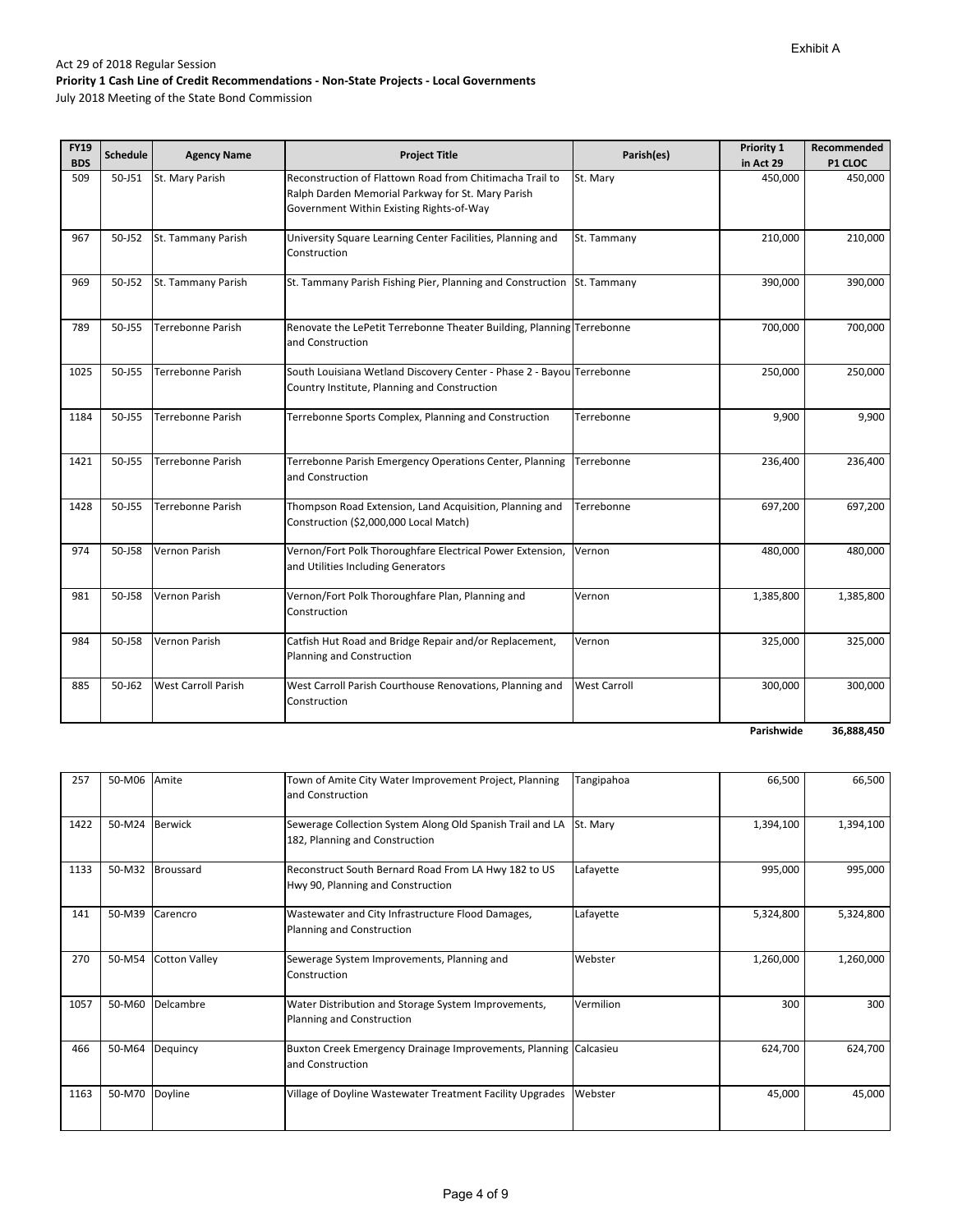| <b>FY19</b> | <b>Schedule</b>  | <b>Agency Name</b>   | <b>Project Title</b>                                                                                                      | Parish(es) | Priority 1 | Recommended |
|-------------|------------------|----------------------|---------------------------------------------------------------------------------------------------------------------------|------------|------------|-------------|
| <b>BDS</b>  |                  |                      |                                                                                                                           |            | in Act 29  | P1 CLOC     |
| 930         | 50-M74           | Duson                | Duson Sewer System and Street Infrastructure<br>Improvements, Planning and Construction                                   | Acadia     | 505,000    | 505,000     |
| 990         | 50-M89           | Florien              | Village of Florien Town Hall, Planning and Construction                                                                   | Sabine     | 425,000    | 425,000     |
| 279         | 50-M93           | <b>Forest Hill</b>   | Renovation of Community Facilities, Planning and<br>Construction (\$375,000 Local Match)                                  | Rapides    | 39,900     | 39,900      |
| 296         | 50-M94           | Franklin             | Renovation of Old Crowell Elementary Building, Planning<br>and Construction                                               | St. Mary   | 223,800    | 223,800     |
| 1143        | 50-MA3           | <b>Golden Meadow</b> | Upgrade to North Sewerage Treatment Plant, Planning and<br>Construction                                                   | Lafourche  | 15,200     | 15,200      |
| 1186        |                  | 50-MA6 Grambling     | Wastewater System Expansion                                                                                               | Lincoln    | 195,000    | 195,000     |
| 1269        |                  | 50-MB1 Grand Isle    | Historic Recreation Center/Community Center, Planning<br>and Construction                                                 | Jefferson  | 17,000     | 17,000      |
| 251         | 50-MB5           | Gretna               | Downtown Drainage Improvements, Planning and<br>Construction                                                              | Jefferson  | 1,581,100  | 1,581,100   |
| 252         | 50-MB5           | Gretna               | City Hall Exterior and Interior Renovation, Planning and<br>Construction                                                  | Jefferson  | 54,800     | 54,800      |
| 883         | 50-MB9           | Hammond              | Gateway to Hammond, Phase I, Planning and Construction                                                                    | Tangipahoa | 600,000    | 600,000     |
| 884         | 50-MB9           | Hammond              | Air Traffic Control Tower Elevator, Planning and<br>Construction                                                          | Tangipahoa | 140,000    | 140,000     |
| 1089        | 50-ME1           | Jean Lafitte         | Lafitte Seafood Pavilion and Market, Planning and<br>Construction                                                         | Jefferson  | 61,800     | 61,800      |
| 304         | 50-ME6           | Jonesville           | Renovations to National Guard Armory Building                                                                             | Catahoula  | 34,300     | 34,300      |
| 1450        | 50-MF2           | Kentwood             | Recreational Facility Property Acquisition, Planning, Site<br>Preparation, Master Recreation Plan and Construction        | Tangipahoa | 200,000    | 200,000     |
| 579         | 50-MF9           | Lake Charles         | Wastewater Treatment Plant, Plant B/C Force Main<br>Segment No. 2, Planning and Construction (\$4,195,000<br>ocal Match). | Calcasieu  | 947,700    | 947,700     |
| 855         | 50-MG3 Leesville |                      | <b>Street Rehabilitation and Extension</b>                                                                                | Vernon     | 755,000    | 755,000     |
| 856         | 50-MG3 Leesville |                      | Water System Rehabilitation Including Generators, Planning Vernon<br>and Construction                                     |            | 375,000    | 375,000     |
| 1027        | 50-MG7           | Livingston           | Water Tower and Well, Acquisition, Planning and<br>Construction                                                           | Livingston | 500,000    | 500,000     |
| 643         | 50-MG9           | Lockport             | Lockport Street Improvements, Planning and Construction                                                                   | Lafourche  | 990,000    | 990,000     |
| 609         | 50-MH9           | Mangham              | <b>Mangham Recreation Complex</b>                                                                                         | Richland   | 548,400    | 548,400     |
| 374         | 50-MI4           | Maringouin           | Governmental/Multi-Purpose Facility, Planning and<br>Construction                                                         | Iberville  | 2,300      | 2,300       |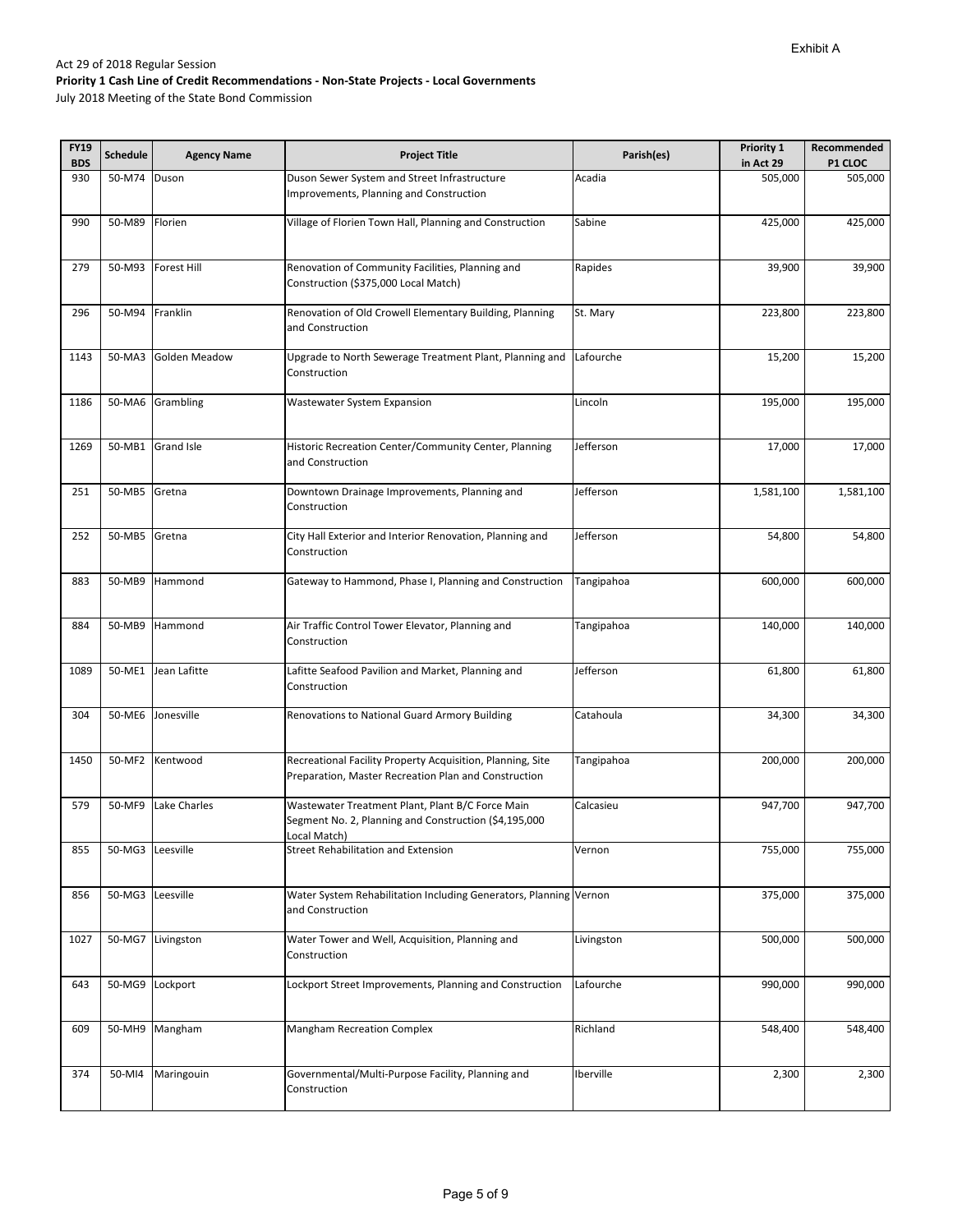| <b>FY19</b><br><b>BDS</b> | <b>Schedule</b> | <b>Agency Name</b>      | <b>Project Title</b>                                                                                                                                                              | Parish(es)     | Priority 1<br>in Act 29 | Recommended<br>P1 CLOC |
|---------------------------|-----------------|-------------------------|-----------------------------------------------------------------------------------------------------------------------------------------------------------------------------------|----------------|-------------------------|------------------------|
| 238                       | 50-MJ5          | Minden                  | Potable Water Ground Storage Tank, Planning and<br>Construction                                                                                                                   | Webster        | 145,100                 | 145,100                |
| 1235                      | 50-MJ6          | Monroe                  | -20 Interchange Improvement and Kansas Garrett<br>Connector, Kansas Lane Connector, Planning and<br>Construction (\$1,000,000 Local and \$6,000,000 Federal<br>Match)             | Ouachita       | 6,369,900               | 6,369,900              |
| 1423                      | 50-MJ6          | Monroe                  | Monroe Regional Airport Terminal, Planning and<br>Construction (\$40,500,000 Federal and/or Local Match)                                                                          | Ouachita       | 696,100                 | 696,100                |
| 1067                      | 50-MK2          | <b>Morgan City</b>      | Water Plant Improvements, Planning and Construction                                                                                                                               | St. Mary       | 50,000                  | 50,000                 |
| 1338                      | 50-ML2          | New Llano               | Water System Improvements, Construction (\$800,000 Local Vernon<br>Match)                                                                                                         |                | 306,500                 | 306,500                |
| 671                       | 50-ML3          | New Orleans             | Fourth District Police Station, Planning and Construction                                                                                                                         | Orleans        | 300,000                 | 300,000                |
| 672                       | 50-ML3          | <b>New Orleans</b>      | West Bank Park Improvements and George W. Carver<br>Playground Renovations, Including New Soccer and<br>Recreational Facilities, and Skateboard Park Planning and<br>Construction | Orleans        | 910,900                 | 910,900                |
| 673                       | 50-ML3          | <b>New Orleans</b>      | New Consolidated Westbank Fire Station, Planning and<br>Construction                                                                                                              | Orleans        | 375,000                 | 375,000                |
| 680                       | 50-ML3          | New Orleans             | Algiers Playgrounds and Parks, Renovation of Restrooms,<br>Lighting, Fencing, and Playground Equipment                                                                            | Orleans        | 225,900                 | 225,900                |
| 682                       | 50-ML3          | New Orleans             | Eastern New Orleans Hospital, Equipment, Acquisition,<br>Installation, Planning and Construction                                                                                  | Orleans        | 2,613,000               | 2,613,000              |
| 1424                      | 50-ML3          | <b>New Orleans</b>      | Rosenwald Community Center, Planning and Construction                                                                                                                             | Orleans        | 182,400                 | 182,400                |
| 692                       | 50-ML4          | <b>New Roads</b>        | Industrial Park Development Project, Planning and<br>Construction                                                                                                                 | Pointe Coupee  | 1,000,000               | 1,000,000              |
| 606                       | 50-MM4 Oil City |                         | Water Treatment Plant Improvements, Planning and<br>Construction                                                                                                                  | Caddo          | 1,918,400               | 1,918,400              |
| 1189                      | 50-MM5 Olla     |                         | Downtown Area Sidewalk, Ramps, Curbing, and Fencing<br>Enhancements                                                                                                               | LaSalle        | 56,200                  | 56,200                 |
| 401                       |                 | 50-MN5 Plain Dealing    | Wastewater Treatment Plant Improvement, Planning and<br>Construction                                                                                                              | <b>Bossier</b> | 13,600                  | 13,600                 |
| 608                       | 50-MO9 Rayville |                         | Wastewater Transport and Treatment Facilities for<br>Economic Development                                                                                                         | Richland       | 714,700                 | 714,700                |
| 1204                      | 50-MO9 Rayville |                         | Water Service Facilities for Economic Development,<br>Planning and Construction                                                                                                   | Richland       | 660,200                 | 660,200                |
| 370                       |                 | 50-MQ3 St. Francisville | Burnet Road Bridge Replacement, Planning and<br>Construction                                                                                                                      | West Feliciana | 492,100                 | 492,100                |
| 272                       | 50-MQ8 Scott    |                         | Water and Sewer Line Installation along Apollo Road<br>Extension, Planning and Construction                                                                                       | Lafayette      | 196,100                 | 196,100                |
| 760                       | 50-MR1          | Shreveport              | C.C. Antoine Park, Planning and Construction                                                                                                                                      | Caddo          | 477,300                 | 477,300                |
| 1441                      |                 | 50-MR1 Shreveport       | C.C. Antoine Museum and Arts Center, Planning and<br>Construction (\$64,000 Local Match)                                                                                          | Caddo          | 325,000                 | 325,000                |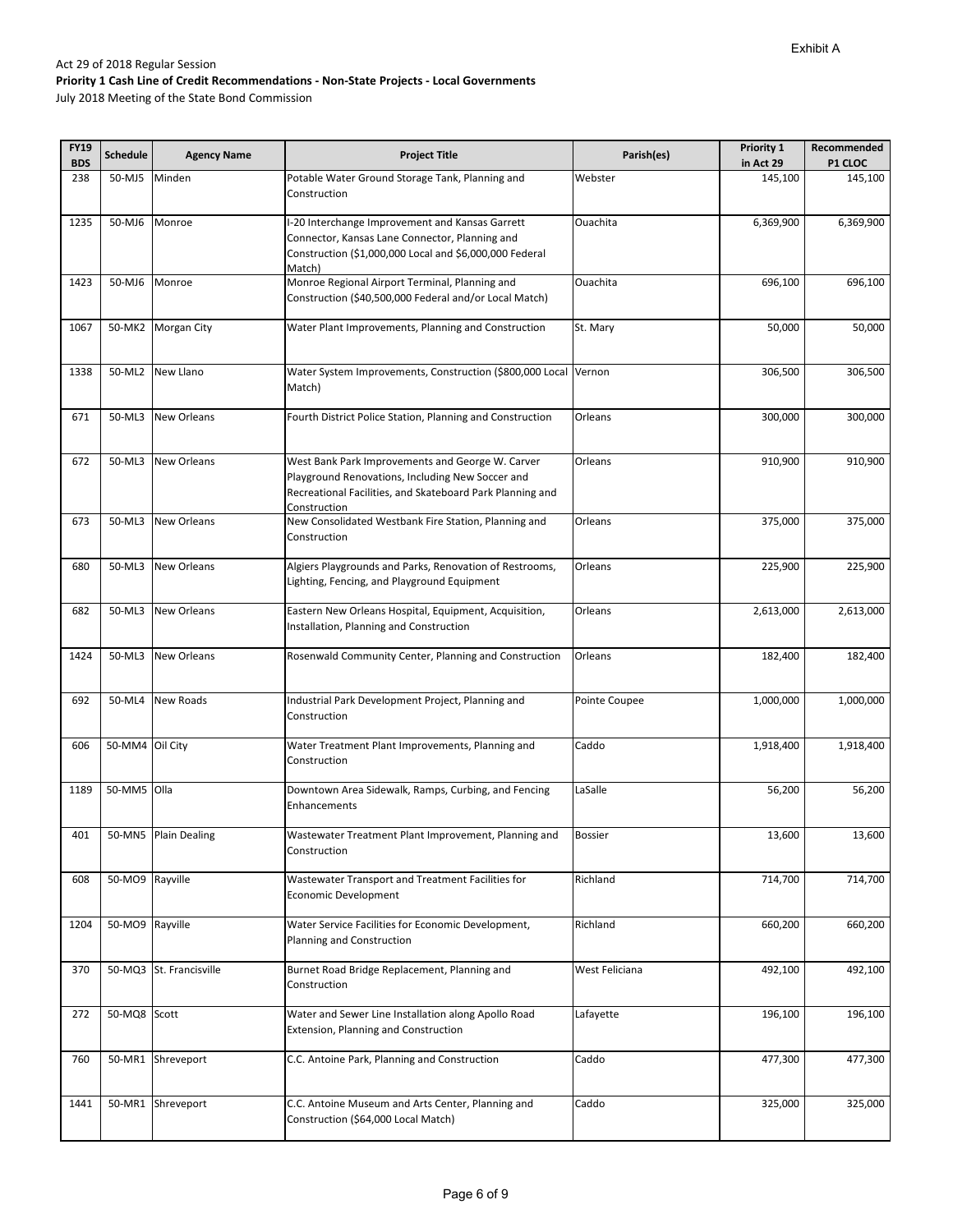| <b>FY19</b> | <b>Schedule</b> | <b>Agency Name</b> | <b>Project Title</b>                                                                                                       | Parish(es)       | Priority 1 | Recommended |
|-------------|-----------------|--------------------|----------------------------------------------------------------------------------------------------------------------------|------------------|------------|-------------|
| <b>BDS</b>  |                 |                    |                                                                                                                            |                  | in Act 29  | P1 CLOC     |
| 636         | 50-MR2          | Sibley             | Wastewater Treatment Facilities Improvements, Planning<br>and Construction                                                 | Webster          | 303,800    | 303,800     |
| 340         | 50-MS4          | Springfield        | Water System Planning and Construction                                                                                     | Livingston       | 724,900    | 724,900     |
| 1348        | 50-MS5          | Springhill         | <b>Recreational Complex</b>                                                                                                | Webster          | 500,000    | 500,000     |
| 460         | 50-MS9          | Sulphur            | Upgrade Regional Sewerage Pumping Stations (Arizona and<br>Highway 108), Planning and Construction                         | Calcasieu        | 300,000    | 300,000     |
| 1203        | 50-MT3          | Tallulah           | Emergency Water Production, Transmission and Treatment, Madison<br>Acquisition, Planning and Construction                  |                  | 500,000    | 500,000     |
| 283         | 50-MU2 Vidalia  |                    | Development of a Slackwater Port on the Mississippi River,<br>Planning and Construction                                    | Concordia        | 8,908,400  | 8,908,400   |
| 921         | 50-MU6 Vivian   |                    | Water and Wastewater System Improvements and<br>Extension, Planning and Construction                                       | Caddo            | 932,600    | 932,600     |
| 748         | 50-MV3          | Westlake           | Police and Emergency Response Facility, Planning and<br>Construction                                                       | Calcasieu        | 1,000,000  | 1,000,000   |
| 750         | 50-MV3          | Westlake           | New Water Well, Planning and Construction                                                                                  | Calcasieu        | 550,000    | 550,000     |
| 351         | 50-MV4          | Westwego           | The WHARF, Planning, Construction, and Site Preparation                                                                    | Jefferson        | 200,000    | 200,000     |
| 352         | 50-MV4          | Westwego           | Water Tower, Line and Improvements                                                                                         | Jefferson        | 450,000    | 450,000     |
| 358         | 50-MV4          | Westwego           | Emergency Preparedness Building, Planning and<br>Construction                                                              | Jefferson        | 1,061,500  | 1,061,500   |
| 360         | 50-MV4          | Westwego           | Fire Station, Planning and Construction                                                                                    | Jefferson        | 3,160,200  | 3,160,200   |
| 361         | 50-MV4          | Westwego           | Park Land and Improvements, Including Improvements to<br>Existing Parks and Land Acquisition, Planning and<br>Construction | Jefferson        | 1,402,200  | 1,402,200   |
| 362         | 50-MV4          | Westwego           | Sala Avenue Street and Infrastructure Improvements                                                                         | Jefferson        | 400,000    | 400,000     |
| 363         | 50-MV4          | Westwego           | Street Improvements, including the Placement of Fire<br><b>Hydrants, Planning and Construction</b>                         | Jefferson        | 500,000    | 500,000     |
| 781         | 50-MV4          | Westwego           | Water Plant Improvements, Planning and Construction                                                                        | Jefferson        | 2,799,000  | 2,799,000   |
| 1414        | 50-MV7          | Winnfield          | Port DeLuce Reservoir, Planning and Construction                                                                           | Winn             | 496,200    | 496,200     |
| 1415        | 50-MV8          | Winnsboro          | Winnsboro Farmer's Market, Planning and Construction                                                                       | Franklin         | 166,700    | 166,700     |
| 266         | 50-MW2          | Youngsville        | Infrastructure Improvements for the Youngsville Sports<br>Complex, Planning and Construction                               | Lafayette        | 112,800    | 112,800     |
| 297         | 50-MW3 Zachary  |                    | Water System Improvements, Planning and Construction                                                                       | East Baton Rouge | 1,630,000  | 1,630,000   |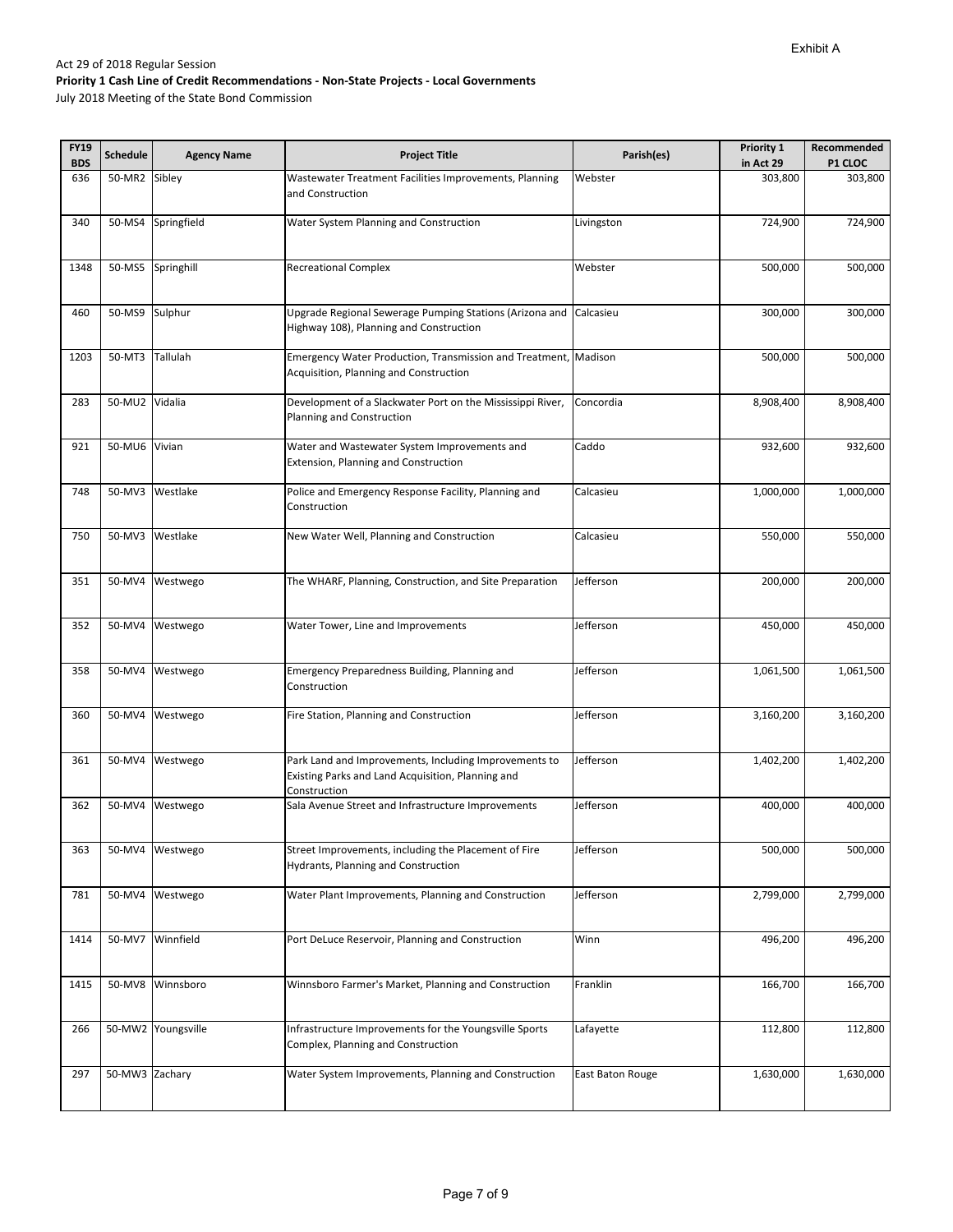| <b>FY19</b><br><b>BDS</b> | Schedule       | <b>Agency Name</b> | <b>Project Title</b>           | Parish(es)       | <b>Priority 1</b><br>in Act 29 | Recommended<br><b>P1 CLOC</b> |
|---------------------------|----------------|--------------------|--------------------------------|------------------|--------------------------------|-------------------------------|
| 612                       | 50-MW8 Central |                    | <b>Administration Building</b> | East Baton Rouge | 461,300                        | 461,300                       |
|                           |                |                    |                                |                  |                                |                               |
|                           |                |                    |                                |                  | <b>Municipalities</b>          | 62,509,700                    |

| 887  | 50-N13                                                                 | Chennault International<br>Airport Authority                           | New Air Cargo Facility, Planning and Construction<br>(\$1,100,000 Local Match)                                            | Calcasieu                                       | 350,000   | 350,000   |
|------|------------------------------------------------------------------------|------------------------------------------------------------------------|---------------------------------------------------------------------------------------------------------------------------|-------------------------------------------------|-----------|-----------|
| 888  | 50-N13                                                                 | Chennault International<br><b>Airport Authority</b>                    | New Aviation Hangar and Ground Support Equipment<br>Facility, Planning and Construction (\$1,000,000 Local<br>Match)      | Calcasieu                                       | 260,000   | 260,000   |
| 649  | 50-N18                                                                 | Iberia Parish Airport<br>Authority                                     | Rehabilitation of Hangar #88 and Associated Parking Lot,<br>Planning and Construction                                     | Iberia                                          | 500,000   | 500,000   |
| 725  | 50-N41                                                                 | <b>Baton Rouge Metro</b><br>Airport                                    | Airport Aviation Business Park, Planning and Construction                                                                 | East Baton Rouge                                | 250,700   | 250,700   |
| 468  | 50-NA2                                                                 | Lafayette Airport<br>Commission                                        | Construction of a New Passenger Facility Terminal at<br>Lafayette Regional Airport, Planning and Construction             | Lafayette                                       | 3,000,000 | 3,000,000 |
| 1426 | 50-NA2                                                                 | Lafayette Airport<br>Commission                                        | Construction of Cargo Facilities, Planning and Construction                                                               | Lafayette                                       | 301,700   | 301,700   |
| 1048 | 50-NC2                                                                 | <b>Baton Rouge Recreation</b><br>and Parks Commission                  | Children's Museum, Planning and Construction (\$5,000,000<br>Local Match)                                                 | East Baton Rouge                                | 115,500   | 115,500   |
| 1049 | 50-NC2                                                                 | <b>Baton Rouge Recreation</b><br>and Parks Commission                  | Central Community Sports Park, Planning and Construction                                                                  | East Baton Rouge                                | 26,000    | 26,000    |
| 1050 | 50-NC2                                                                 | <b>Baton Rouge Recreation</b><br>and Parks Commission                  | Anna T. Jordan Site and Facility Improvements (Non-State<br>Match Required)                                               | East Baton Rouge                                | 120,300   | 120,300   |
| 1427 | 50-NJ8                                                                 | North Louisiana<br>Criminalistics Lab                                  | Replacement of Shreveport Facility, Planning and<br>Construction                                                          | Caddo                                           | 333,700   | 333,700   |
| 1253 | 50-NJZ                                                                 | <b>Gravity Drainage District</b><br>#8 of Ward #1, Calcasieu<br>Parish | Belfield Ditch Drainage Improvement Project, Planning and<br>Construction                                                 | Calcasieu                                       | 910,000   | 910,000   |
| 831  | 50-NMB                                                                 | Waterworks District #1 of<br>Ward #1 of Calcasieu<br>Parish            | Topsy Road Waterline Improvements (Welcome Road to<br>Parish Road), Planning and Construction                             | Calcasieu                                       | 225,000   | 225,000   |
| 1007 | 50-NML                                                                 | City of Gretna Police<br>Department                                    | Gretna Police Department, Construction of Armory,<br>Elevation/Flood Proofing/Wind Retrofit, Planning and<br>Construction | Jefferson                                       | 3,051,800 | 3,051,800 |
| 1017 | 50-NP3                                                                 | Bayou Lafourche Fresh<br><b>Water District</b>                         | Donaldsonville Flood Control, Planning and Construction                                                                   | Ascension, Assumption,<br>Lafourche, Terrebonne | 765,000   | 765,000   |
| 1005 | 50-NPD                                                                 | Iberia Economic<br>Development Authority                               | Progress Point Business Park and Airport Gateway, Land<br>Acquisition, Planning and Construction                          | Iberia                                          | 2,337,500 | 2,337,500 |
| 455  | 50-NQV                                                                 | <b>Beauregard Waterworks</b><br>District #6                            | Water System Improvements, Planning and Construction                                                                      | Beauregard                                      | 78,500    | 78,500    |
| 173  | 50-NRO                                                                 | Natchitoches<br><b>Communications District</b>                         | Natchitoches Parish Emergency Communications District,<br>Planning and Construction                                       | Natchitoches                                    | 2,465,200 | 2,465,200 |
| 1179 | <b>50-NTB</b>                                                          | Calcasieu Waterworks<br>District 12 Ward 3                             | Waterworks District 12, Ward 3 - Water System<br>Improvements, Planning and Construction                                  | Calcasieu                                       | 496,600   | 496,600   |
| 581  | <b>50-NTK</b><br>The Union Lincoln Regional<br>Water Supply Initiative |                                                                        | Development of Alternative Water Supply from Lake<br>D'Arbonne for Lincoln and Union Parishes                             | Lincoln, Union                                  | 1,709,700 | 1,709,700 |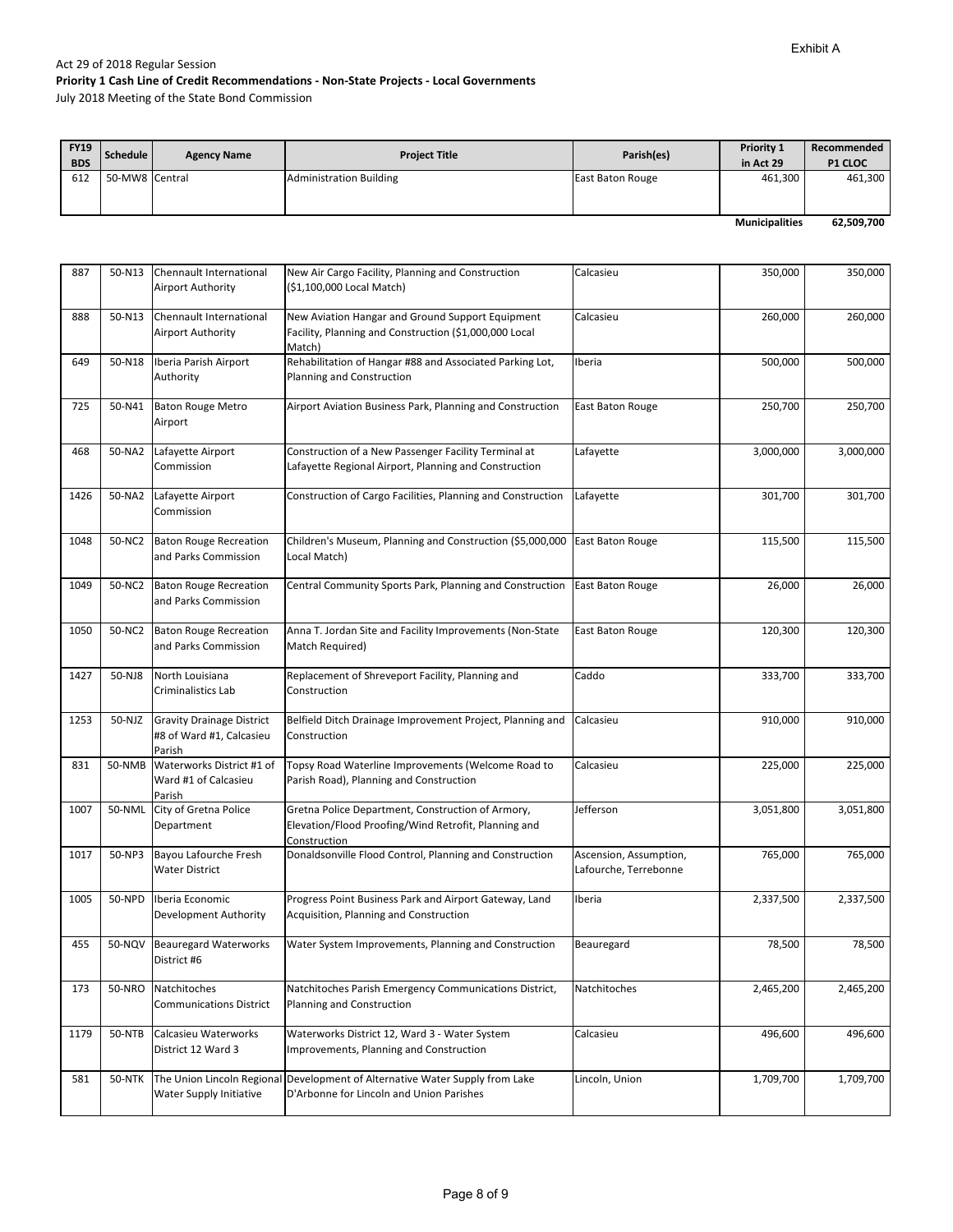July 2018 Meeting of the State Bond Commission

| <b>FY19</b> | <b>Schedule</b> | <b>Agency Name</b>        | <b>Project Title</b>                                                                    | Parish(es) | Priority 1 | Recommended    |
|-------------|-----------------|---------------------------|-----------------------------------------------------------------------------------------|------------|------------|----------------|
| <b>BDS</b>  |                 |                           |                                                                                         |            | in Act 29  | <b>P1 CLOC</b> |
| 821         |                 |                           | 50-NUO Houston River Waterworks Elevated Water Tank and Associated Piping, Planning and | Calcasieu  | 605.000    | 605,000        |
|             |                 | District 11               | Construction                                                                            |            |            |                |
|             |                 |                           |                                                                                         |            |            |                |
| 1451        | 50-NZB          | Livingston Parish Airport | Livingston Parish Executive Airport, Planning and                                       | Livingston | 15.000     | 15.000         |
|             |                 | <b>District</b>           | Construction                                                                            |            |            |                |
|             |                 |                           |                                                                                         |            |            |                |

**17,917,200 Other Local Governments**

| 50-S10 |       |                                                                  |                                                                         | 177,000                                                                              | 177,000   |
|--------|-------|------------------------------------------------------------------|-------------------------------------------------------------------------|--------------------------------------------------------------------------------------|-----------|
|        | Board |                                                                  |                                                                         |                                                                                      |           |
|        |       |                                                                  |                                                                         |                                                                                      |           |
| 50-S63 |       |                                                                  |                                                                         | 1,599,000                                                                            | 1.599.000 |
|        |       | Construction                                                     |                                                                         |                                                                                      |           |
|        |       |                                                                  |                                                                         |                                                                                      |           |
|        |       | Calcasieu Parish School<br>West Feliciana Parish<br>School Board | Construction<br>Julius Freyhan Cultural/Conference Center, Planning and | Renovations to Lake Charles Boston Stadium, Planning and Calcasieu<br>West Feliciana |           |

**1,776,000 School Boards**

**Total P1 CLOC Recommended 142,304,000**